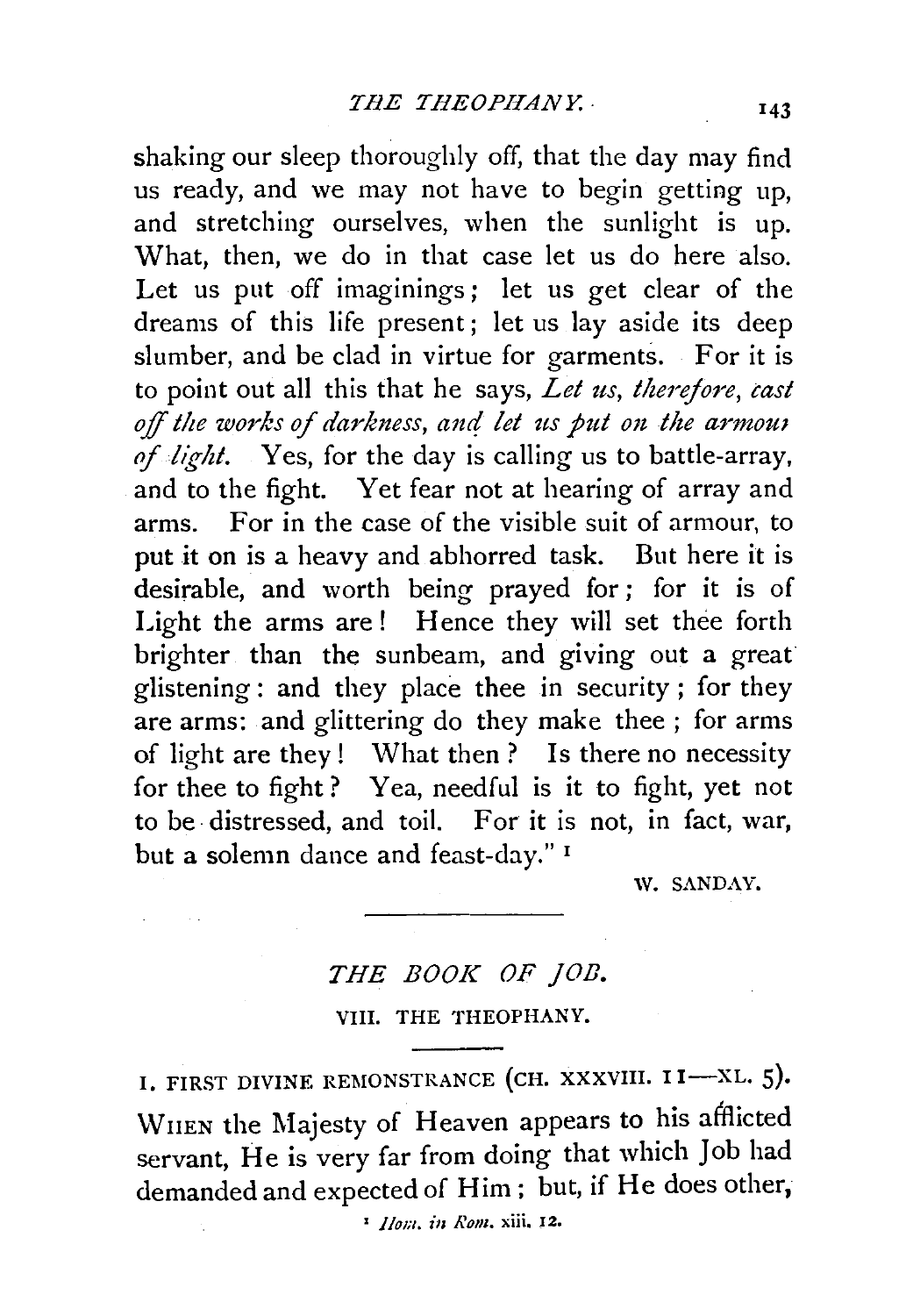He does better than it had entered the heart of Job to conceive. He transcends, instead of following, the anticipated lines of action. In asserting his own righteousness Job had impeached the righteousness of God. He had challenged his Judge to try him, to put him to the proof. And he had expected, as we learn from Chapter xiii. Verse  $22$ ,<sup> $I$ </sup> that, if God responded to his challenge, He would accuse and question him, or that He would suffer Job to question *Him,* and to set Him on justifying his ways. In the blindness of his grief and passion, in short, Job was wholly occupied with himself, as in similar conditions we are all apt to be, and conceived of God as having nothing else to do than to vindicate Himself to him, and to solve the problems by which he was oppressed. But when Jehovah appears and speaks, He makes no attempt to vindicate Himself; He offers no solution of the problems with which Job had wearied himself in vain. He is Himself the solution of them. Not by what He says, but by manifesting Himself as He is, He reaches and satisfies the heart of Job-as indeed He satisfies us all, if only we can see Him when He appears and hear Him when He speaks to us.

He opens his First Remonstrance with a single upbraiding sentence (Chap. xxxviii. 2), in which He affirms Job to be altogether on the wrong tack; and then proceeds at once to cause " all his glory "-which means all his goodness-to pass before his face. And as Job listens to the sublime descant in which the Maker of all things discloses the splendours of his loving-kindness no less than of his power as manifested in earth and sky, in land and sea, in calm and

' See also Chap. xxiv. I, *et scq.*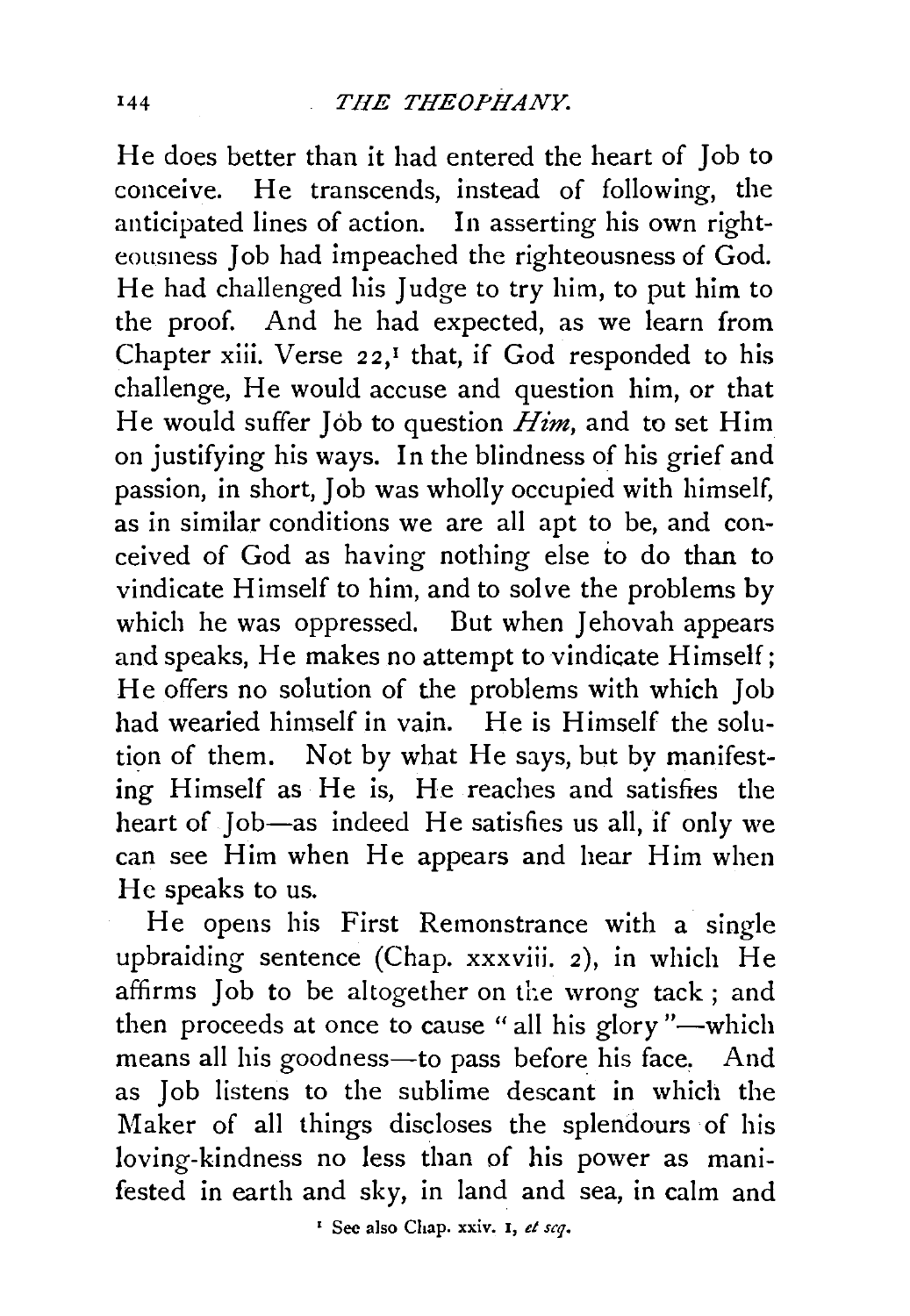storm, in light and darkness, in the grass of the field, in bird and beast (Chaps. xxxviii.  $4-xx$ xxix. 30), he *sees* Him; *i.e.,* he comes to know both God and himself far more truly and deeply than he had ever done before. He is amazed at his own temerity in having challenged a Power and a Righteousness beyond the reach of his thought ; in place of any longer insisting on his own unimpeachable integrity, he confesses that he is " vile : " and he casts from him the doubts, born of ignorance and wounded self-love, over which he had brooded so long, although they are still unresolved; or, rather, he lets them drop as no longer worth a moment's thought now that he sees God face to face (Chap. xl.  $I-\xi$ ).

At no point is our Poet truer to experience and the facts of human life than here. For, in our hours of pain and doubt and misgiving, the apparent difficulties round which our thoughts circle in endless flight are seldom our real difficulties. When we most earnestly crave a solution for the questions which baffle our intel lect, what we really need after all is not so much an answer to these questions as a new and larger experience, a gracious and sacred emotion, which will carry us clean out of the intellectual arena, all choked with dust of our own making, into the pure upper air which is all suffused with a Divine Love, and which will quicken in us, or intensify, a sense of the Love which watches over us, a Love that does not "alter where it alteration finds," but shines on for ever, and is "the star to every wandering bark." And very often we, like Job, are led to the assurance that " the good God loveth us" through the conviction that "He made and loveth all."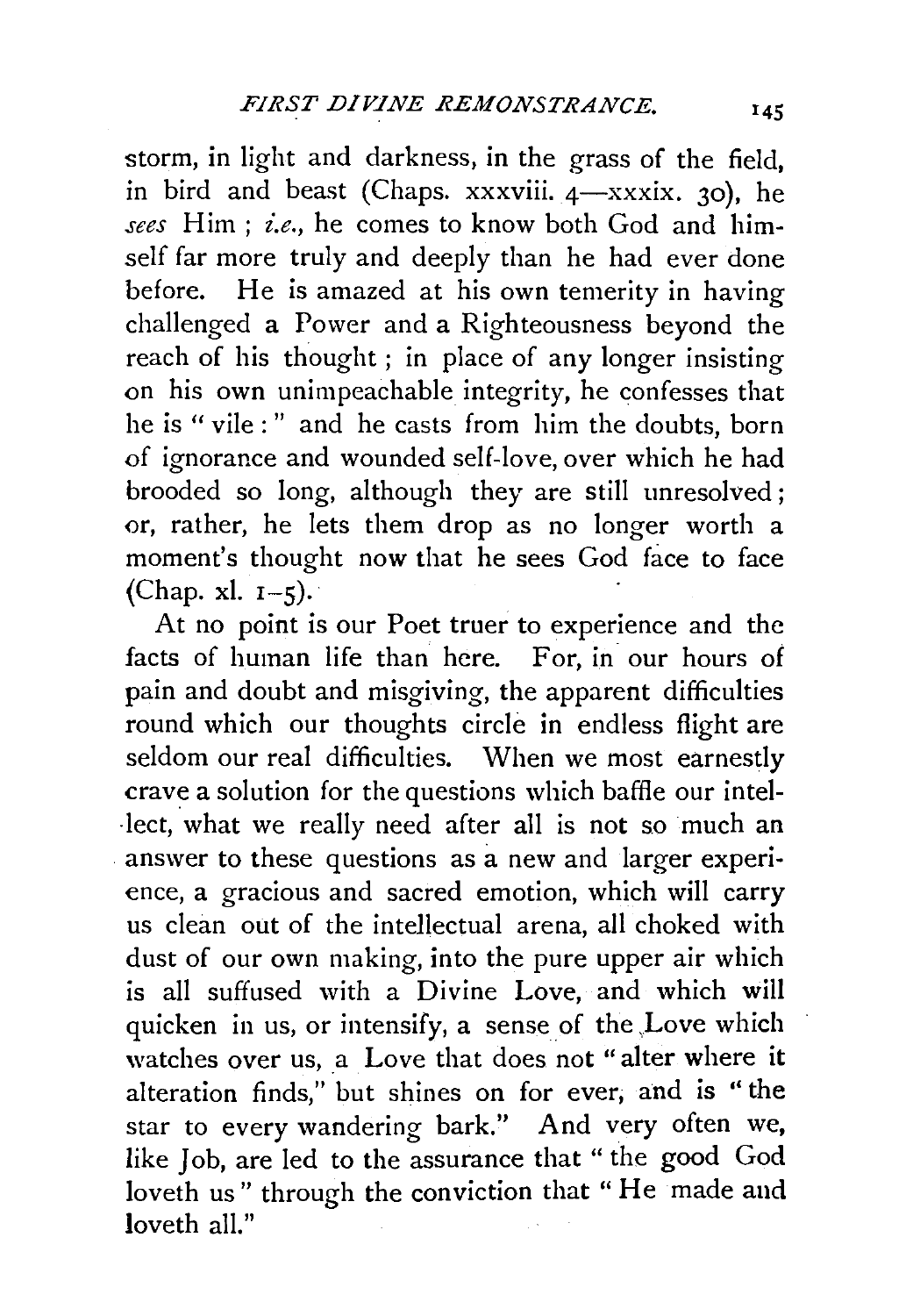#### <sup>140</sup> THE THEOPHANY.

## CHAPTERS XXXVIII.-XL. 5.

|     | Then Jehovah answered Job out of the tempest<br>Chap. xxxviil |
|-----|---------------------------------------------------------------|
|     | and said:                                                     |
| 2.  | Who is this that darkeneth counsel                            |
|     | By words devoid of knowledge?                                 |
| 3.  | Gird up thy loins, now, like a man;                           |
|     | I will question thee, and answer thou me.                     |
| 4.  | Where wast thou when I founded the earth?                     |
|     | Say, if thou art of skill in understanding!                   |
| 5.  | Who fixed its measures-if thou knowest,                       |
|     | Or who stretched out a line upon it?                          |
| 6.  | On what were its foundations sunk,                            |
|     | Or who laid its corner-stone,                                 |
| 7.  | When the stars of morning sang in concert,                    |
|     | And all the Sons of God shouted for joy?                      |
| 8.  | Or who shut in the sea with doors                             |
|     | When it burst forth from the womb;                            |
| 9.  | When I made the clouds the garments thereof,                  |
|     | And thick mists its swaddling clothes;                        |
| 10, | When I measured my bound for it,                              |
|     | And set bars and gates,                                       |
| 11. | And said, " Thus far shalt thou come, but no jarther,         |
|     | And here shall the pride of thy waves be stayed?"             |
| 12. | Hast thou ever commanded that it be morning,                  |
|     | And caused the dawn to know its place,                        |
| 13. | That it should seize hold upon the skirts of the earth,       |
|     | And shake the wicked out of it?                               |
| 14. | She is changed like clay under a signet,                      |
|     | And [all things] stand out as in gay attire;                  |
| 15. | But the light is withholden from the wicked,                  |
|     | And the uplifted arm is broken.                               |
| 16. | Hast thou gone down to the fountains of the sea,              |
|     | Or traversed the recesses of the deep?                        |
| 17. | Have the gates of death been opened unto thce,                |
|     | Or hast thou seen the portals of the realm of shades?         |
| 18. | Hast thou surveyed the breadths of the earth ?                |
|     | Say, if thou knowest it all!                                  |
| 19. | Which is the path to the abode of light,                      |
|     | And the darkness-where is its dwelling?                       |
| 20. | For [doubtless] thou didst lead it to its place,              |
|     | And art acquainted with the path to its abode!                |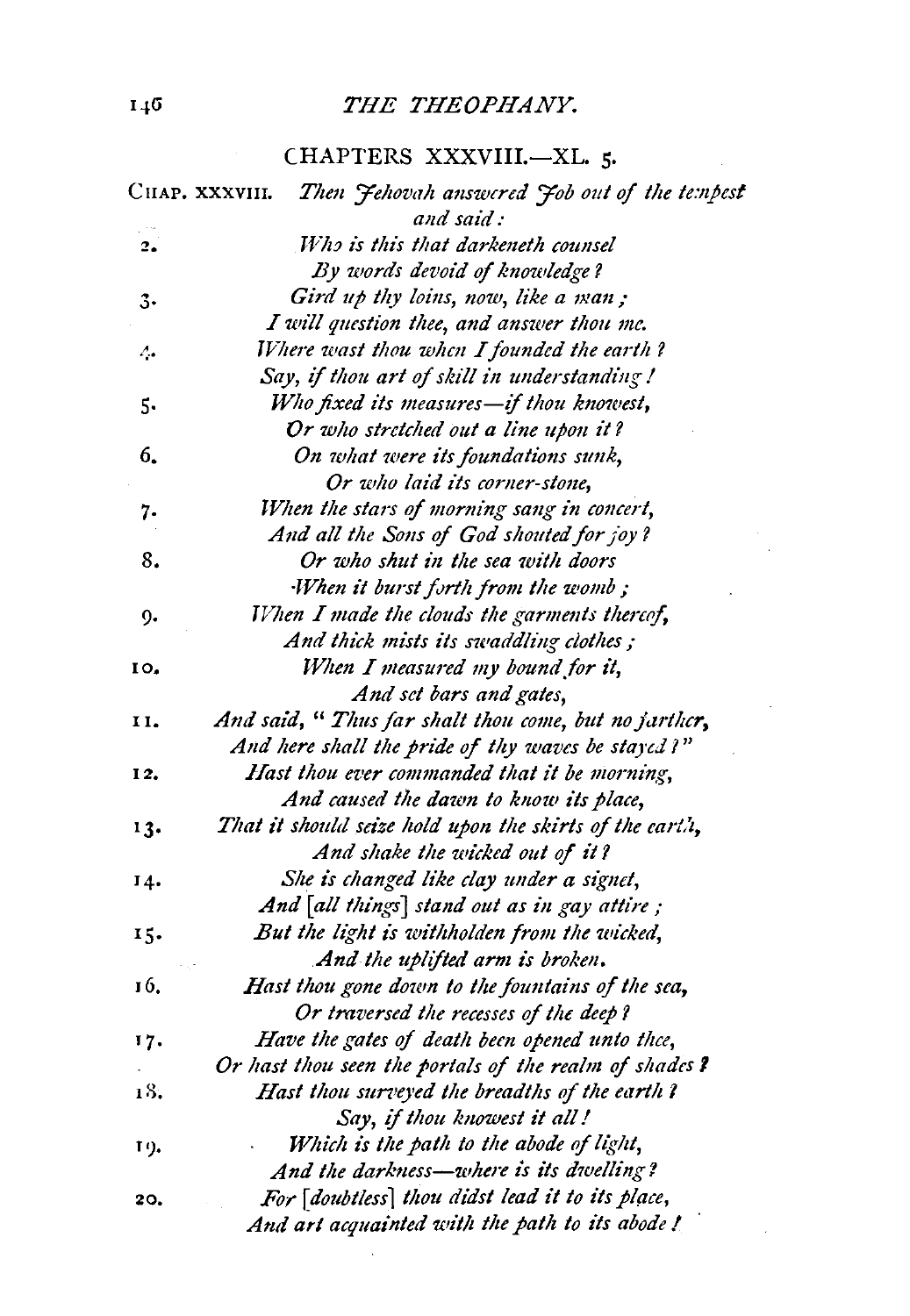# *FIRST DIVINE REMONSTRANCE.* **<sup>147</sup>**

| 21.    | Thou knowest it, for thou wast then born,                  |
|--------|------------------------------------------------------------|
|        | And vast is the number of thy days!                        |
| 22.    | Hast thou entered the storehouse of the snow,              |
|        | And seen the arsenals of the hail,                         |
| 23.    | Which I reserve for the time of trouble,                   |
|        | For the day of conflict and of war?                        |
| 24.    | How is the light distributed,                              |
|        | And the Eastwind scattered over the earth?                 |
| 25.    | Who hath cleft a channel for the rain-torrent,             |
|        | Or a track for the flash of thunder,                       |
| 26.    | That it may rain on an unpeopled land,                     |
|        | On a desert where no man is,                               |
| 27.    | To saturate the wilds and wastes,                          |
|        | And to make the pastures put forth their herbage?          |
| 28.    | Hath the rain a father?                                    |
|        | Or who begat the dewdrops?                                 |
| 29.    | From whose womb came forth the ice,                        |
|        | And the hoarfrost of heaven-who hath engendered it,        |
| 30.    | That the waters should be hardened as into stone,          |
|        | And the surface of the deep cohere?                        |
| 31.    | Canst thou fasten the links of the Cluster;                |
|        | Canst thou unloose the fetters of the Giant?               |
| 32.    | Canst thou bring forth the Constellations in their season? |
|        | The Bear and her offspring-canst thou guide them?          |
| $33-$  | Knowest thou the ordinances of heaven?                     |
|        | Canst thou determine their influence upon the earth?       |
| 34     | Canst thou lift thy voice to the clouds,                   |
|        | That an abundance of waters may overhang thee?             |
| $35 -$ | Canst thou send forth the lightnings so that they go,      |
|        | Or will they say to thee, "We are here!"                   |
| 36.    | Who hath put [this] wisdom into thy reins,                 |
|        | Or who hath given [such] understanding to thine heart?     |
| 37.    | Who by wisdom can count the clouds,                        |
|        | Or slant the bottles of heaven,                            |
| 38.    | As when the dust cakes into mire,                          |
|        | And clod cleaveth fast to clod?                            |
| 39.    | Wilt thou hunt prey for the Lion,                          |
|        | Or still the craving of his whelps,                        |
| 40.    | When they crouch in their dens,                            |

*And lie in ambush under the coz,ert?*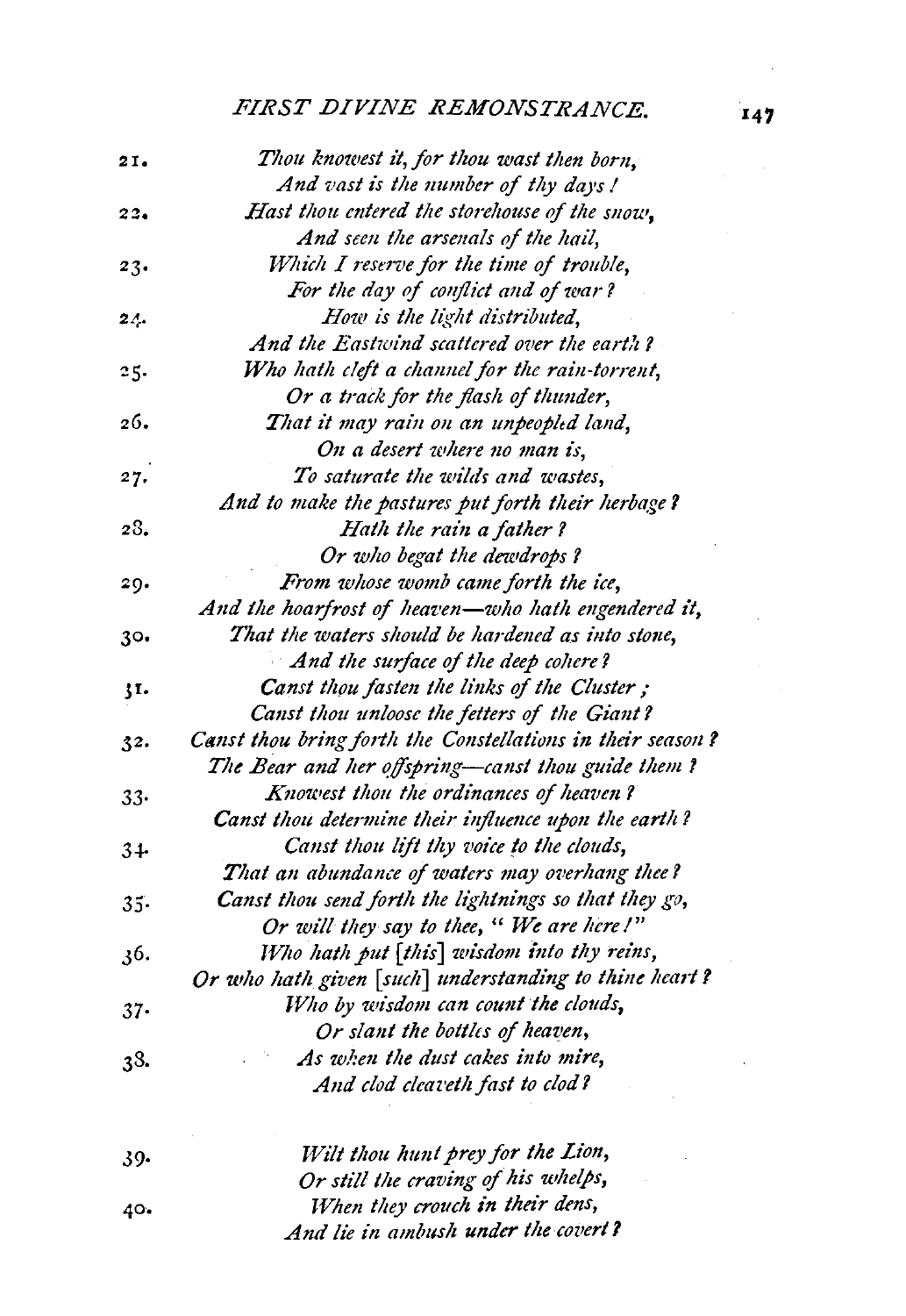## **148** *THE THEOPHANY.*

| 41. | Who provideth his prey for the Raven,                                                                        |
|-----|--------------------------------------------------------------------------------------------------------------|
|     | When his young cry unto God                                                                                  |
|     | And wander for lack of food?                                                                                 |
|     | CHAP. XXXIX. Knowest thou the time when the Rock-Goats bear?<br>Hast thou marked the travailing of the roes? |
| 2.  | Canst thou number the months which they fulfil?<br>And knowest thou the time when they bring forth,          |
| 3.  | When they bow them down and give birth to their young<br>And cast out their throes?                          |
| 4.  | Their young grow big and hale in the plain,<br>They go forth and do not return.                              |
| 5.  | Who sent out the Wild-Ass free,<br>And who loosed the Wanderer's banas,                                      |
| 6.  | Whose home I have made in the wilderness,<br>And in the salt waste his haunt?                                |
| 7.  | He scorneth the din of the city,<br>And heeds no driver's cry;                                               |
| 8.  | The range of the mountains is his pasture;<br>And he searcheth after all that is green.                      |
| ŋ.  | Will the Bison be willing to serve thee?<br>Will he lodge by night in thy stall?                             |
| ŢO. | Caust thou tether the Bison to the furrow by a trace?<br>Will he harrow the valleys, following after thee?   |
| 11. | Will thou trust him because his strength is great?<br>Or wilt thou leave thy labour to him?                  |
| 12, | Wilt thou trust him to bring home thy grain,<br>And gather it into thy garner?                               |
| 13. | The wing of the Ostrich waveth proudly;<br>But hath she the pinion and plumage of the pious stork?           |
| 14. | Nay, for she abandoneth her eggs to the earth,<br>And hatcheth them in the sand,                             |
| 15. | Forgetting that the foot may trample them,<br>Or that the beast of the field may crush them;                 |
| 16. | Harsh is she to her young, as though they were not her own,<br>Careless that her travail should be in vain:  |
| 17. | For God hath denied her wisdom,<br>And hath not meted out understanding to her;                              |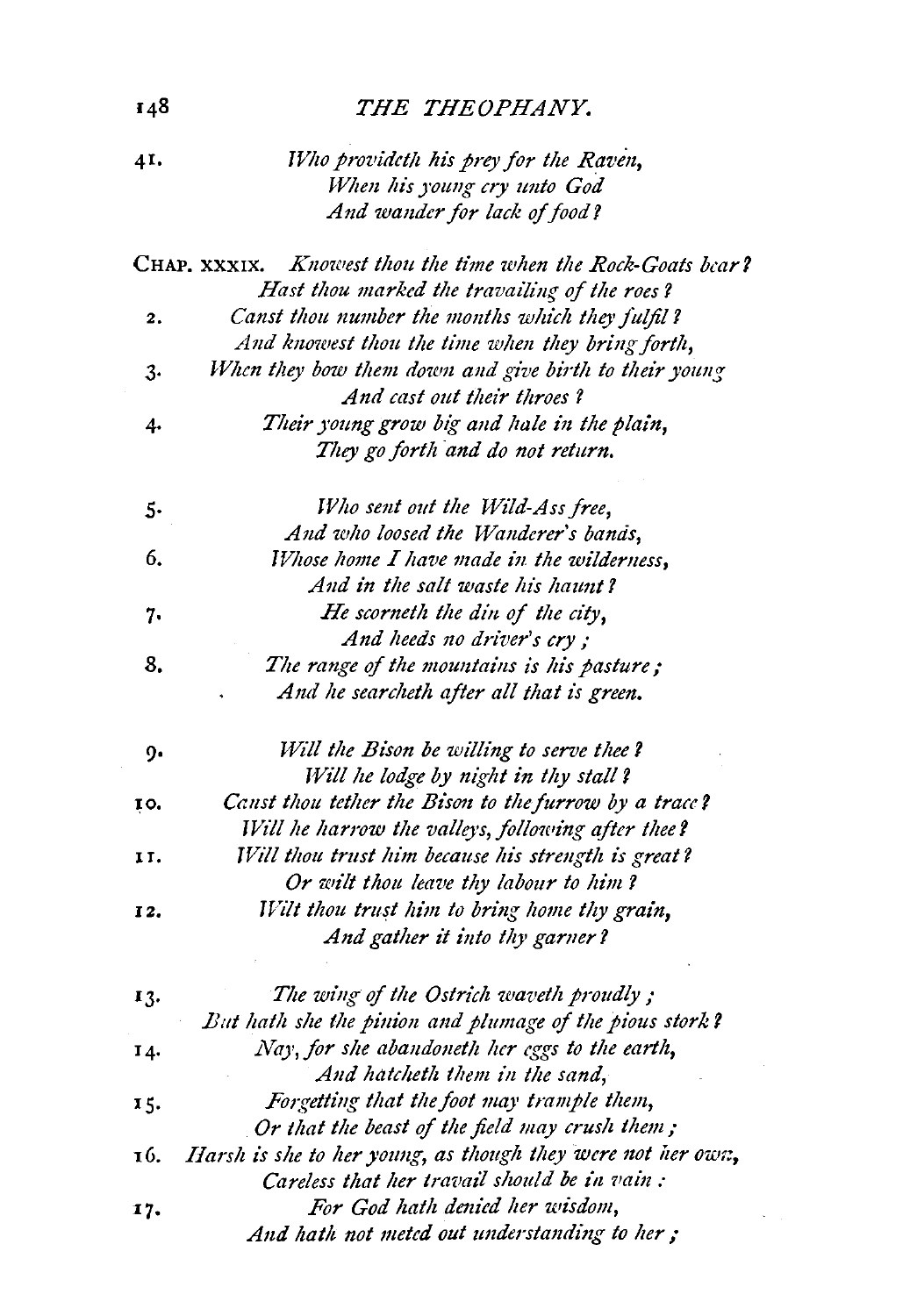*FIRST DIVINE REMONSTRANCE.* **149** 

| 18.   | But what time she lasheth herself to flight            |
|-------|--------------------------------------------------------|
|       | She laughs at the horse and his rider.                 |
| 19.   | Dost thou give strength to the Horse?                  |
|       | Dost thou clothe his neck with the waving manc?        |
| 20.   | Dost thou make him charge like a locust?               |
|       | The snort of his nostrils is terrible!                 |
| 21.   | He paweth in the plain, and rejoiceth in his strength, |
|       | He rusheth forth to confront the weapons;              |
| 22.   | He laugheth at fear and is never dismayed,             |
|       | And he recoileth not from the sword;                   |
| 23.   | The arrows rattle against him,                         |
|       | The glittering spear and the javelin;                  |
| 24.   | With a bound, and a rush, he drinketh up the ground;   |
|       | He cannot contain himself at the blast of the trumpet; |
| 25.   | At every blast he crieth, "Ha, ha!"                    |
|       | He scenteth the battle from afar,                      |
|       | The thunder of the captains and the shouting.          |
| 26.   | Doth the Hawk fly by thy cunning,                      |
|       | And stretch its wings towards the south?               |
| 27.   | Doth the Eagle soar aloft at thy command               |
|       | And build his eyrie on high?                           |
| 28.   | He alighteth on the crag,                              |
|       | And lodgeth on the tooth and keep of the cliff;        |
| 29.   | Thence he espieth the prey,                            |
|       | His eyes behold it from afar:                          |
| 30.   | Even his young ones gorge the blood,                   |
|       | And where the slain are there is he.                   |
|       | CHAP. XL. Moreover Jehovah answered Job and said:      |
| 2.    | Is he who contended with the Almighty corrected?       |
|       | Let him who disputed with God reply.                   |
|       | Then Job answered Jehovah and scid:                    |
| $3-$  | Lo, I am weak! What can I reply to Thee?               |
| 4.    | I lay my hand on my mouth.                             |
|       | Once have I spoken but I will not speak again;         |
| $5 -$ | Twice but I will add no more.                          |
|       |                                                        |

 $\sim 10$ 

 $\sim 10^{-11}$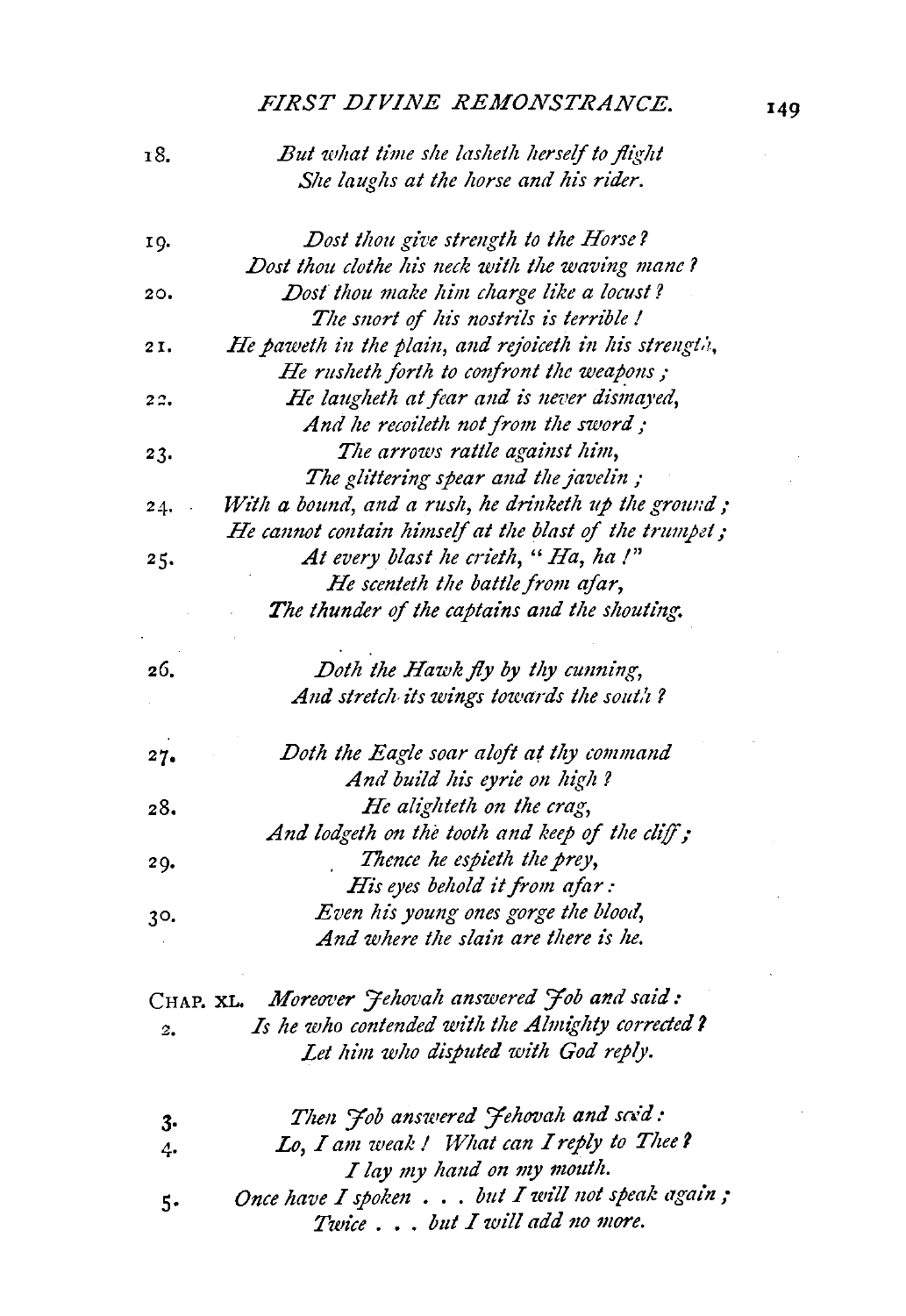*Chapter* xxxviii. *Verse* 2.—" O, that the Almighty would answer me!" Job had exclaimed (Chap. xxxi. 35) ; and now the Almighty does answer him, but not with an "indictment." Instead of "telling God the very number of his steps," he is called to forget himself and his own petty claims in a close, sincere, and admiring study of those "ways" .which all "men do sing " even when they " contemplate them from afar." The reproach of this opening sentence is instantly followed by a self-manifestation of the God whom he had so long desired to behold, in the light of which he sees how utterly he had misjudged his Maker, and obscured the Divine " counsel," purpose, scheme, by his inadequate conceptions of it.

*Verse* 3.-When challenging the Divine Justice Job had said (Chap. xiii. 22) : "Do Thou accuse me, and I will answer; or let me speak, and do Thou respond." And now that God challenges *him,* He bids him gird up his loins like a man and answer, not an accusation, but a series of interrogations which feelingly persuade him of the labyrinth of interwoven mysteries amid which man gropes his way; interrogations which, as Humboldt has said, "the natural philosophy of the present day may frame more scientifically, but cannot satisfactorily solve."

In Verses 4-15, verses constructed according to the strictest laws of Hebrew poetry, the mysteries of *earth*, sea, and light are set forth in strophes each consisting of four sentences and eight members.

*Verses* 4-7 deal with the mysterious origin of the Earth. And, here, Jehovah is represented as taking very much the line and tone of thought with which Eliphaz had opened the Second Colloquy (Chap. xv. 7).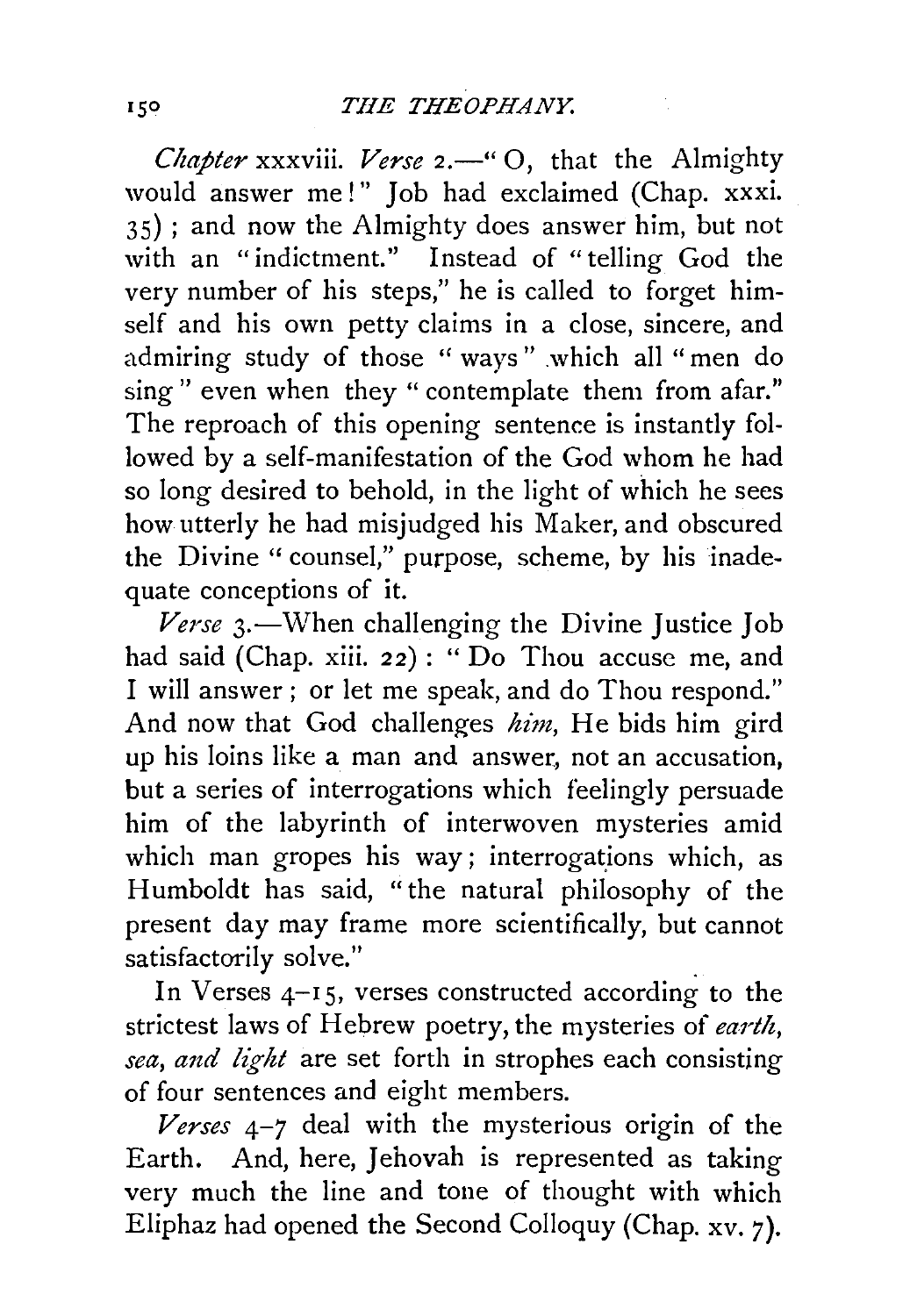There is an obvious similarity between his demand of  $Job-$ 

Wast thou born first, O man, And wast thou brought forth before the hills?

and Jehovah's- $-$ 

#### Where wast thou when I founded the Earth?

There is the same irony in both, the same intention of reducing Job to silence by convicting him of ignorance and presumption, although the one demand simply irritates him, while the other, which yet is not another, melts and subdues him. It is not difficult, however, to account for this difference of effect; for who does not know that it is the Speaker who stands behind the words that gives our words their several and varying force, and that the same vein of irony must produce very different effects on different lips ? Eliphaz had sarcastically rebuked Job for assuming that the secret of the universe was with him, as though he had played the spy on the Divine Cabinet at which the creation of the world was mooted and had thus "engrossed wisdom ·to himself," quite unconscious that in thus rebuking Job *he* was assuming a superior wisdom-assuming that he himself was really familiar with the secret of which Job, despite his exclusive pretensions, was wholly ignorant. And how could such an assumption fail to irritate one who was fully aware that what the Friends knew that he knew also ? But the same rebuke from the mouth of the Creator of the universe; of the only wise God who had presided over the Cabinet, and said : " Let us create the heavens and the earth, and let us make man in our own image, after our likeness," -how should this irritate even the wisest of men or fail to humble his pride of knowledge?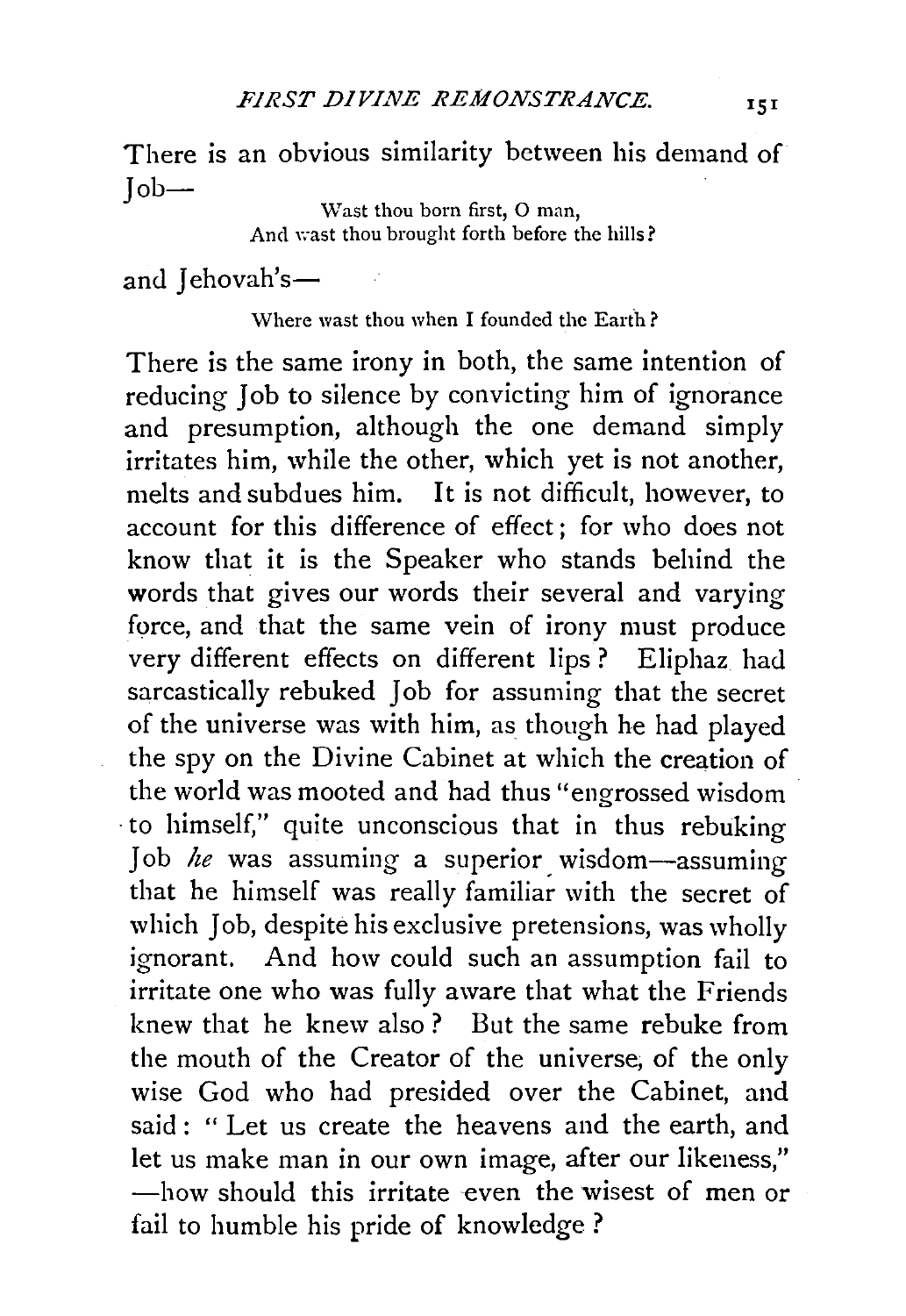In *Verse* 5 the prevalence of order, rule, law in the creation of the world is emphatically recognized by the words" measures" and "line;" while the architectural figure implied in these words also serves to introduce the more pronounced image of *Verse* 6, in which the metaphor of the Builder becomes explicit, and the Maker of all is pourtrayed as an Architect, bearing line and measure, who, having sunk the foundations of the earth, proceeds to lay its corner-stone.

It is a curious instance of the perverse inconsistency of traditional habits of thought that one of our ablest Commentators, after a frank recognition of the metaphor of these Verses, goes on to take them literally, sees in "the foundations " of Verse 6 " the lower strata on which the Earth's surface rests," and finds in the expression a singularly accurate anticipation "of facts but lately disclosed by science;" while in Verse 7 he discovers, in like manner, a proof that " the stars were in existence before the earth assumed its actual shape." When shall we learn that to treat a Sacred Poem as if it were a scientific treatise, and to extract an accurate cosmogony from the very metaphors of the Bible, is a perilous and fatal course, if we do not learn it when studying a Poem which probably contains as many metaphors at variance with the scientific conceptions of the present age as of those which are in harmony with it?

What the Poet is thinking of in *Verse* 7 is not scientific facts but the mystic connection everywhere assumed in Holy Writ between " stars" and " angels," and of that strange sympathy between heaven and earth in virtue of which we are affected by all the motions of the celestial sphere, while they in heaven are tremu-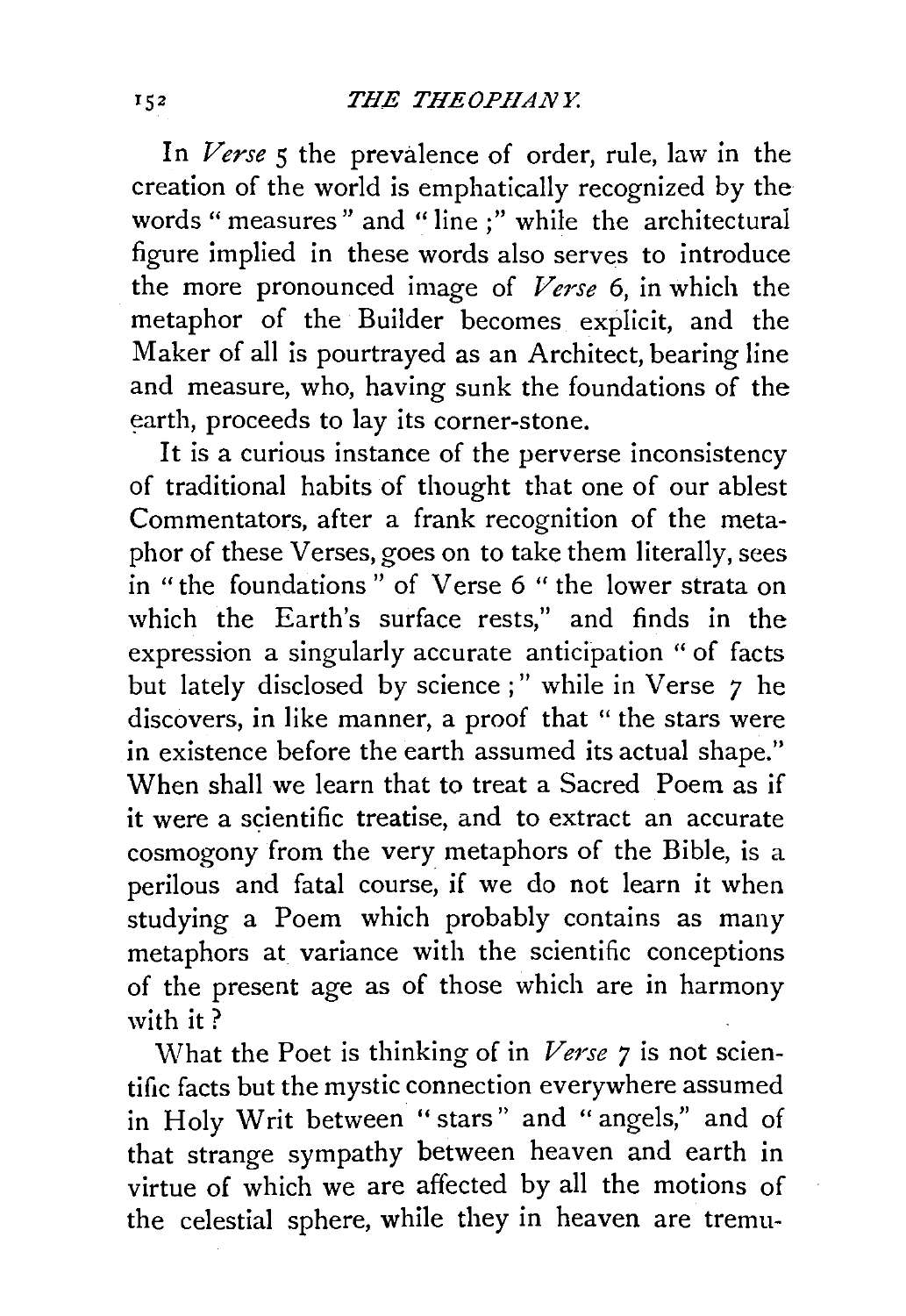lously sensitive to all that passes on earth. As we meditate on the Verse we are far more suitably engaged in drinking in its beauty than in pressing it into the service of a science which is not in any of its thoughts; in illustrating it from other literatures which shew that the mystical conceptions it embalms are not peculiar to any race or time ; as, for example, the familiar passage from Shakespeare<sup>1</sup> which no repetition can stale:

> Look how the floor of heaven Is thick inlaid with patines of bright gold: There's not the smallest orb which thou behold'st But in his motion like an angel sings, Still quiring to the young-eyed cherubim:

and in which, not only the connection of stars with angels is reproduced, aud the music which heaven pipes to the dancing earth, but even that metaphor of a building which dominates Verses 5 and 6. Nor should we fail to note the exquisite propriety of the epithet which sets "the stars of the *morning"* to sing in the morning of the new-made world. What the Poet would have us find in his words is beyond the reach of mere Science -the Divine Builder of the universe rearing this mighty and beautiful home for the children whom He was about to call into being, and the angelic hosts, the armies of the skies, rushing forth from heaven so soon as its corner stone was laid to gaze, admire, and hymn his praise with songs and choral symphonies and shoutsof joy.

 *deal with the no less mysterious origin* of the Sea, and are but a magnificent paraphrase of the creative fiat (Genesis i.  $q$ ) : " Let the waters under the heaven be gathered together into one place." Break-. ing forth from the chaotic earth, like some gigantic and

<sup>I</sup> Merchant of Venice, Act V., Scene I.

VOL. XII. II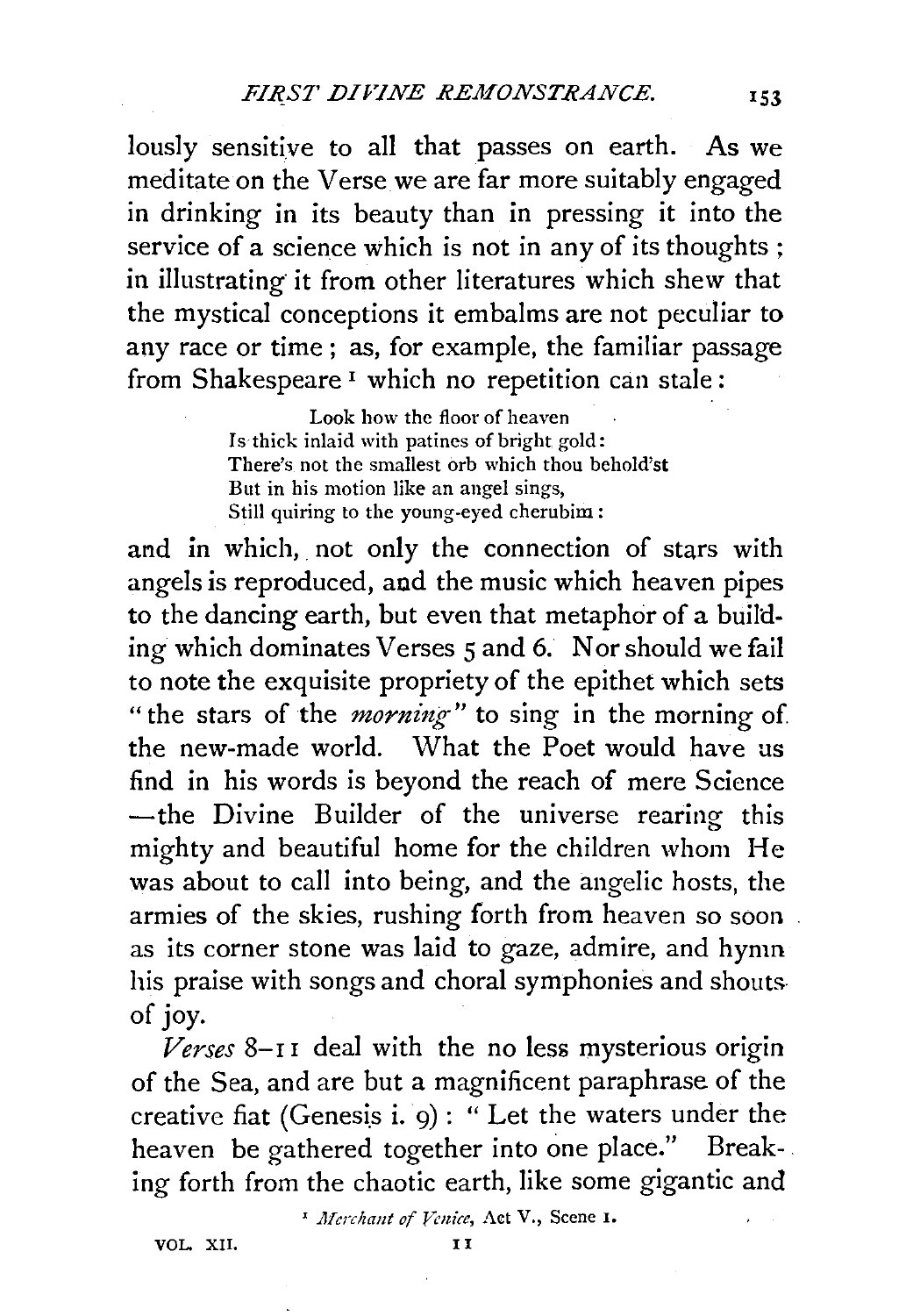portentous birth, swaddled in mists and with clouds for its garments, the mighty ocean, which no man hath tamed or can tame, was shut in and confined within its rocky barriers by the hand of God. Lawless as it seems, it is under law to Him. In its wildest and most furious moods it does but execute his decree; nor in its maddest rage can it overstep the bounds He has appointed for it. In language which has deeply impressed itself on the imagination of man, we are taught to recognize even in the heaving and irresistible sea the reign of order and of law. Job's fine descant on the works and wonders of God (Chap. xxvi.), in which he trampled on Bildad's musty proverbs and shallow assumptions of superior .wisdom, seems to have been much in the Poet's thoughts throughout the present Chapter ; and in these Verses, especially in Verse II-a Verse as often quoted perhaps as any in the whole Book--we have an echo of Job's saying (Chap. xxvi. 12):

By his power He agitates the sea, And He is of skill to smite its pride.

The transition from the Sea to the origin of Light (Verses  $12-15$ ) is very natural, since to the ancients it seemed, as indeed it still *semzs* to us, that the sun rose out of the lap of the deep : and here, in images still more striking though less familiar, the Poet sets forth the moral and physical effects of the  $Dawn: (I)$  the discomfiture of the wicked; and  $(2)$  the revelation of form and colour. How deeply and habitually he. had been moved by the first of these effects we may infer, as from his frequent allusions to it, so also from the detailed description elaborated in Chapter xxiv. 13-17. Now, as he once more recurs to it, his imagination stirs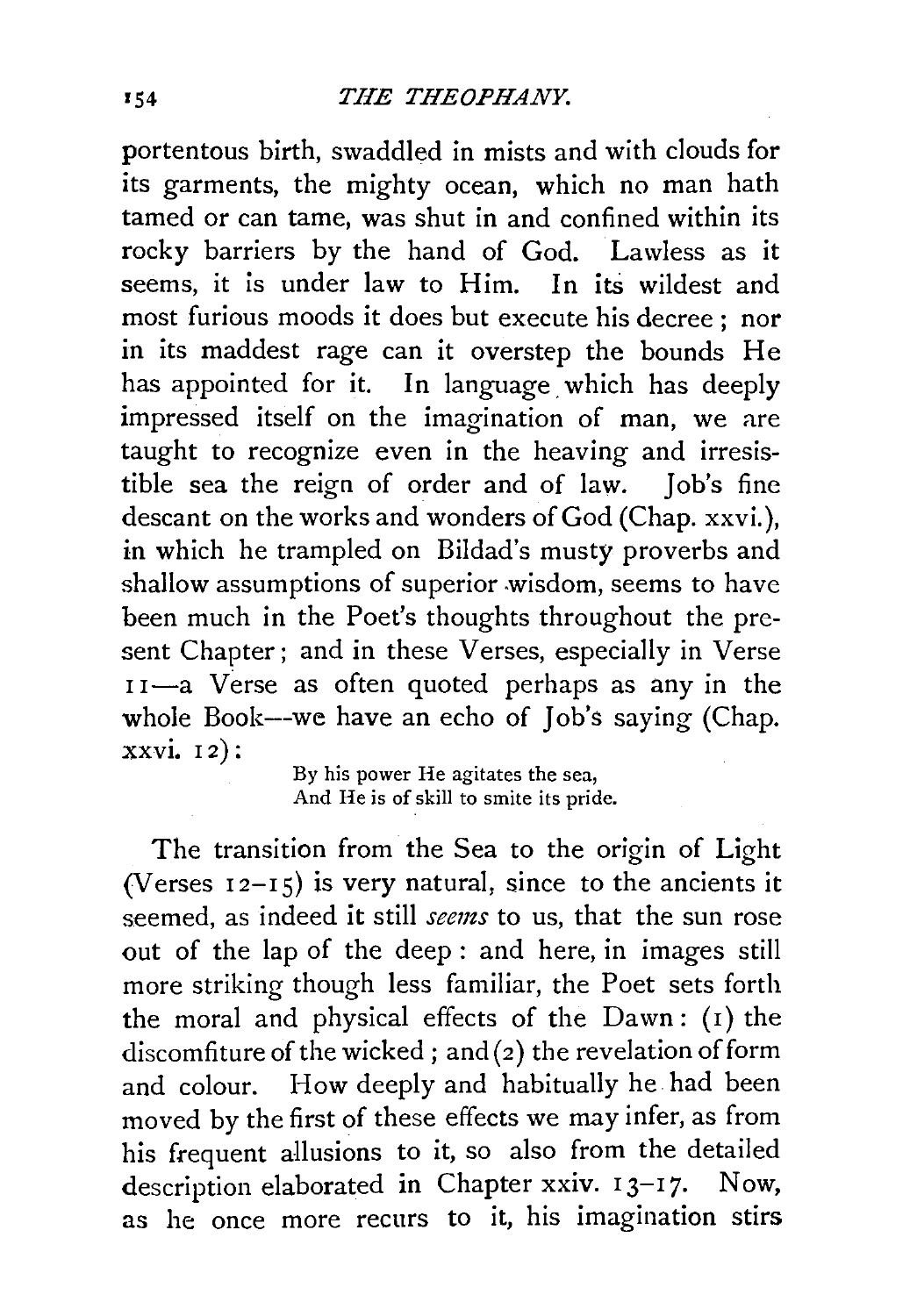and works, and he sees *(Verse* 13) the bright Dawn gradually extending its strong arms till it can seize the great earth-carpet by its extremities, and " shake the wicked out of it"-the light, which they hate and fear, and in which these bats of darkness cannot see, driving them to their dens. The physical effects of the dawn -of day are set forth, under two different figures, in Verse 14; the Poet here, as elsewhere, preferring a broken metaphor to a maimed and crippled thought. First, he compares the revelation of *form* on the dark or shapeless earth, which we owe to the light of returning day, to the clear-cut impress made by a signet on .the fine prepared clay which the ancients used in lieu ·of wax. And then he compares the revelation of *.colour,* the rich embroidery of various hues which we -owe to the same source, to the clothing of its naked body with bright and gay attire. Even in *Verse* 15, in which he endeavours to state the moral of these fine metaphors in plain unvarnished terms, his quickened .and raised imagination still works in and through his words, and he cannot tell us that the darkness, which is the light in which the wicked walk and labour and rejoice, is withdrawn from them by the pure increasing splendours of the day, without painting this defeat of bold and insolent depravity in a figure of quite classical .beauty, and shewing us how the uplifted arm of Vio*lence* is broken by the swift stroke of Dawn.

In Verses 16-21 the mysteries which encompass all our knowledge, and which we sometimes foolishly permit to poison all our knowledge, still engage the Poet's mind. His thoughts still circle round " the cosmical phenomena "-round sea and land, light and darkness; and still he maintains the tone of ironical challenge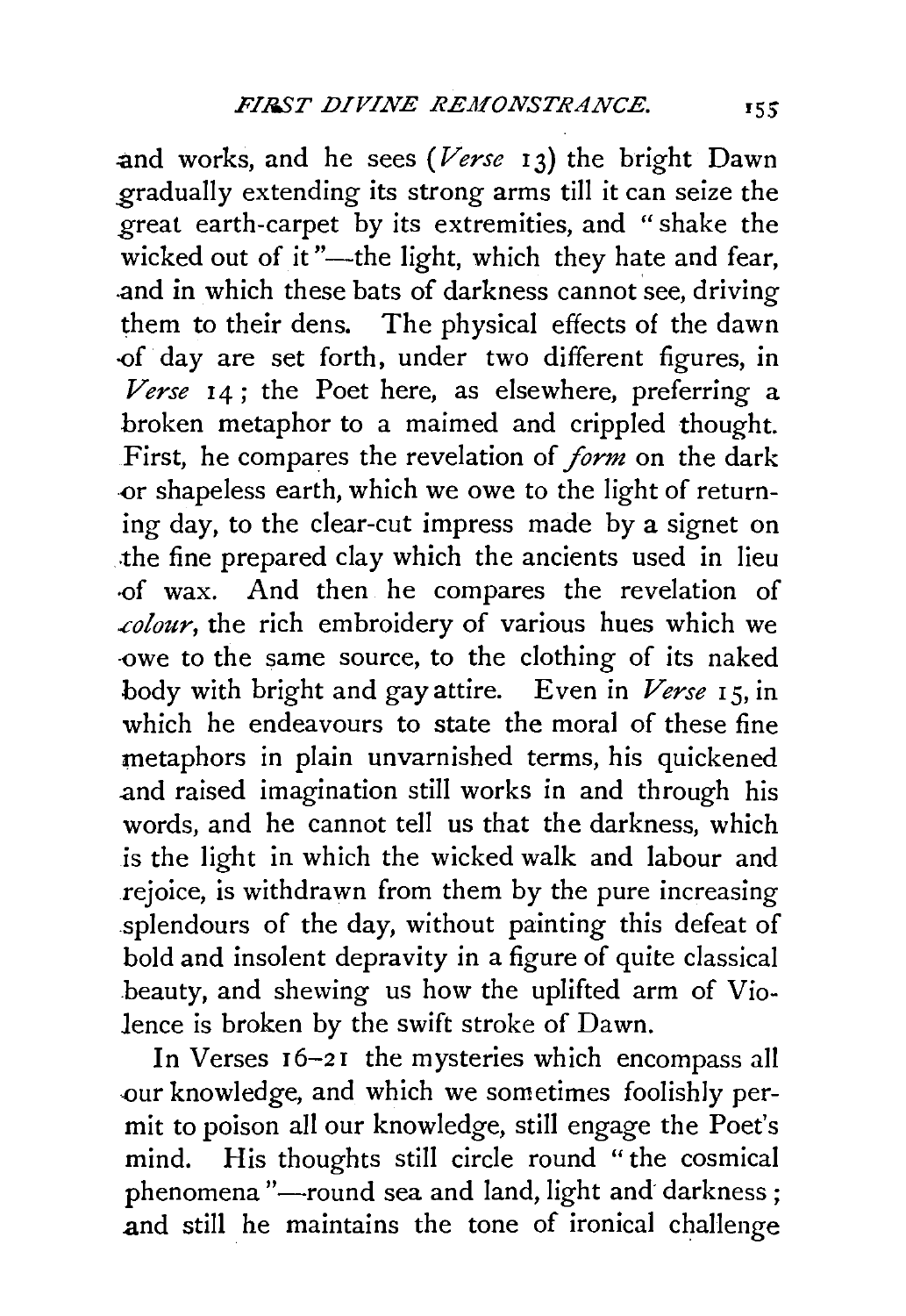which he has taken throughout. "Hast thou"—it is: demanded of Job, the implication being of course that he has *not*-" descended to the springs of the sea, or traversed the recesses of the deep?" And, again  $(Verse 17)$ : "Hast thou entered into the gates of death, or so much as seen the very portals of Hades ? " And here, doubtless, Job would be reminded of his own confession (Chap. xxvi. 5, 6) that the Shades tremble so often as the Divine glance penetrates the waters. that roll above their gloomy habitation, and that to Jehovah Hades itself lies bare, and there is no covering to Abaddon ; while we cannot fail to be reminded of the immense labour and straining effort by which Job. had risen to and grasped the hope that, beyond the sea of death, there might be a land of light in which he would find a vindication and a home *(Cf.* Chap. xvii.} And still the inexorable demand goes on *(Verses* 18 and 19): "Hast thou comprehended the whole breadth of the earth, so that thou altogether knowest it and all that it contains? Or may there not be even in the province of Divine activity with which thou art most familiar that which lies beyond thy reach ? Thou hast spoken learnedly (Chap. xxvi. 10) of the 'bound where light toucheth darkness,' and hast loftily rebuked (Chap.  $xxiv. 13$ ) those who rebel against the light, who know nothing of its ways, and will not abide in its. paths ; but dost thou thyself know the path whether to the abode of light or to the crypt of darkness ? "

In *Verses* 20 and 21 the irony which pervades the whole of this Remonstrance mounts to a climax and breaks through all disguise of metaphor, all bounds of reserve, that it may pierce Job to the heart, cutting sheer through all his assumptions of wisdom, and feel-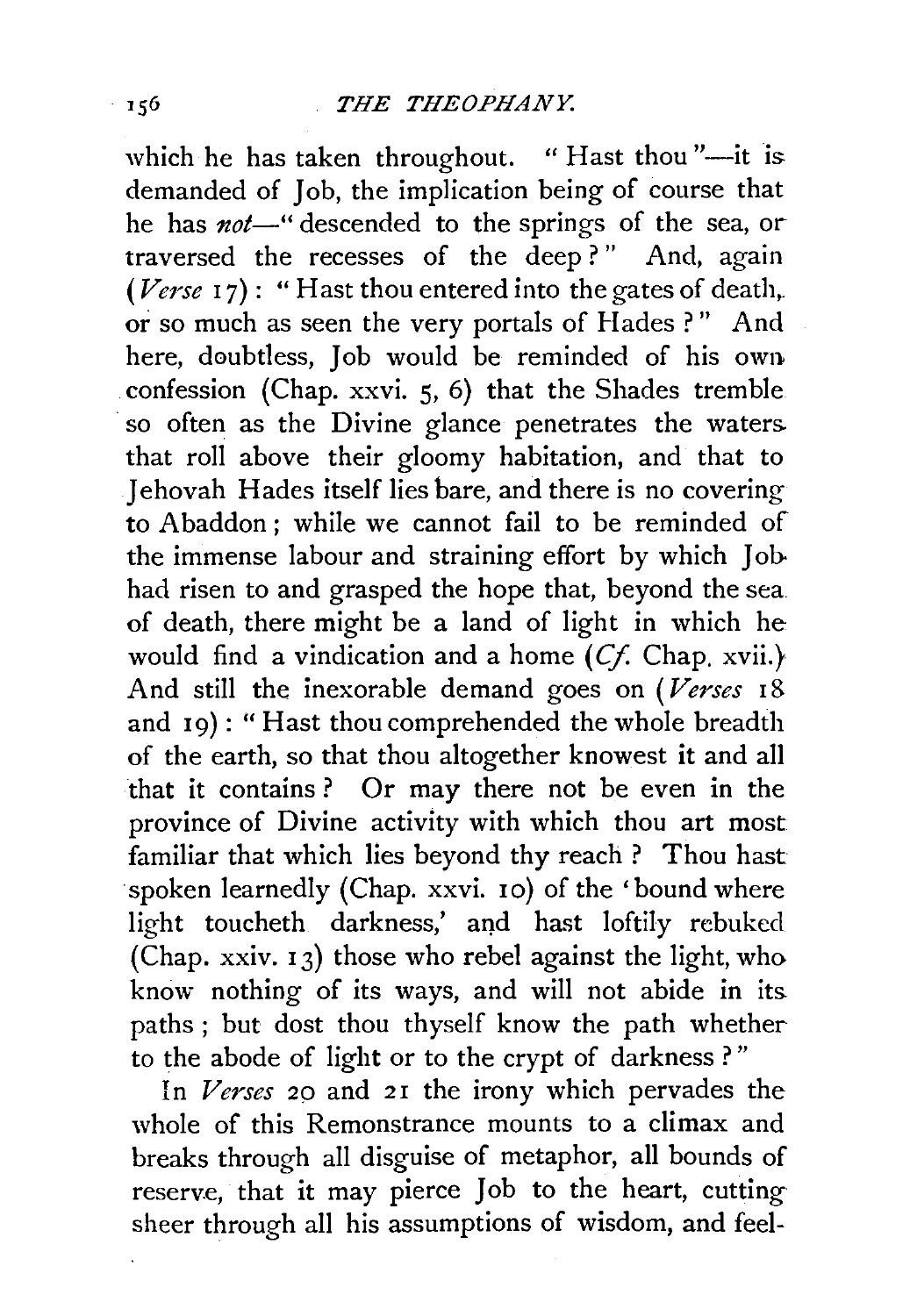ingly persuade him of his ignorance and of his weakness. The Verses need no comment ; it is enough to  $cite$  them: for who can listen to such words as these and not catch the laugh in them, the mocking deference, the kindly but penetrating scorn ?

> Doubtless thou didst lead it [the light] to its place, And art acquainted with the path to its abode ! Thou knowest it, for thou wast then born, And vast is the number of thy days !

Dull men are to be met who resent the attribution of irony to the Maker of us all, very mainly, I suspect, because it is the weapon which wounds them most keenly, because it cuts their solemn assumptions of wisdom and dignity and self-approval to the very quick, because they have, and feel that they have, no defence against it; and there are good men who shrink from it as irreverent or over bold. But surely no honest man, however dull, however reverent, he may be, can deny that here, in the Bible itself, irony is attributed to Jehovah; and that He is even represented as turning . it against the just man in whose integrity He took a pride-wounding him with it indeed, but wounding only that He might heal.

From this point onward, though the Poet still busies himself with " cosmical phenomena," he gives his thoughts a wider range, his main thesis still being, however, that in their ultimate causes, as in many of their uses and effects, these phenomena are inscrutable to man; and this is a position which the more we know we are the less likely to impugn. Modern Philosophy, indeed, maintains, as if it were a discovery of its own, that only phenomena are or can be known to man, noumena being beyond his apprehension; while modern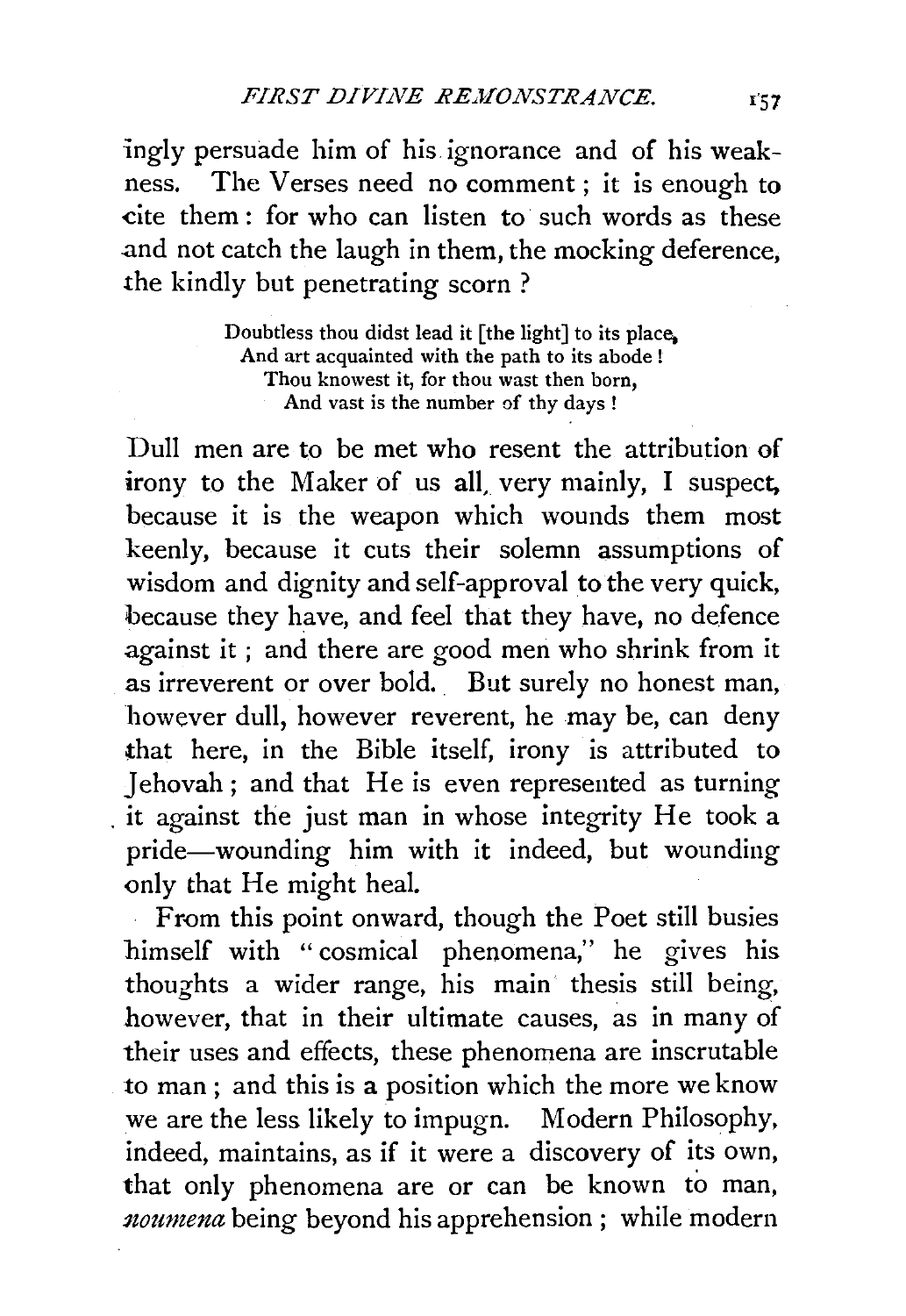Science, at least in the persons of some of its representatives, goes a long step farther, and insists that, since final causes are beyond our grasp, there can be none ; thus making "man the measure of all things" in a sense very strange and grotesque.

In Verses 22-30 there is little to detain us. The secrets of snow and hail, of the distribution of light and wind, of rain and lightning, dew and ice, are demanded of the man who had assumed to judge and censure the ways of God mainly because he could not comprehend them, and demanded with an overwhelming rapidity and force which leaves but little scope for touches whether of graphic description or of moral reflection. Yet such touches are to be found, although the questions which convince Job of his ignorance and presumption move with a swiftness and a heat which are well-nigh .bewildering. The in- imical, or apparently inimical, functions of many of the great forces of Nature are glanced at in *Verses* 22 and 23. Their teleological aspects are touched upon in *Verses* 26 and *27,* where the beneficent action of rain- storms on the unpeopled desert and the tenantless steppe is indicated, no less than its more obviously benignant ministry on the farms and pastures to which men owe their bread. While in *Verses* 25 and 30 wehave graphic descriptive touches not unworthy of our-Poet in "the channel cleft for the rain torrent" as it streams down through the riven atmosphere, and the " track " laid down by the Divine Wisdom and Care forthe fierce lightning flash ; and, again, in the "waters hardened into stone " by the cold irresistible hand of the frost, which compels even the fluid and heavingsurface of the deep to " cohere."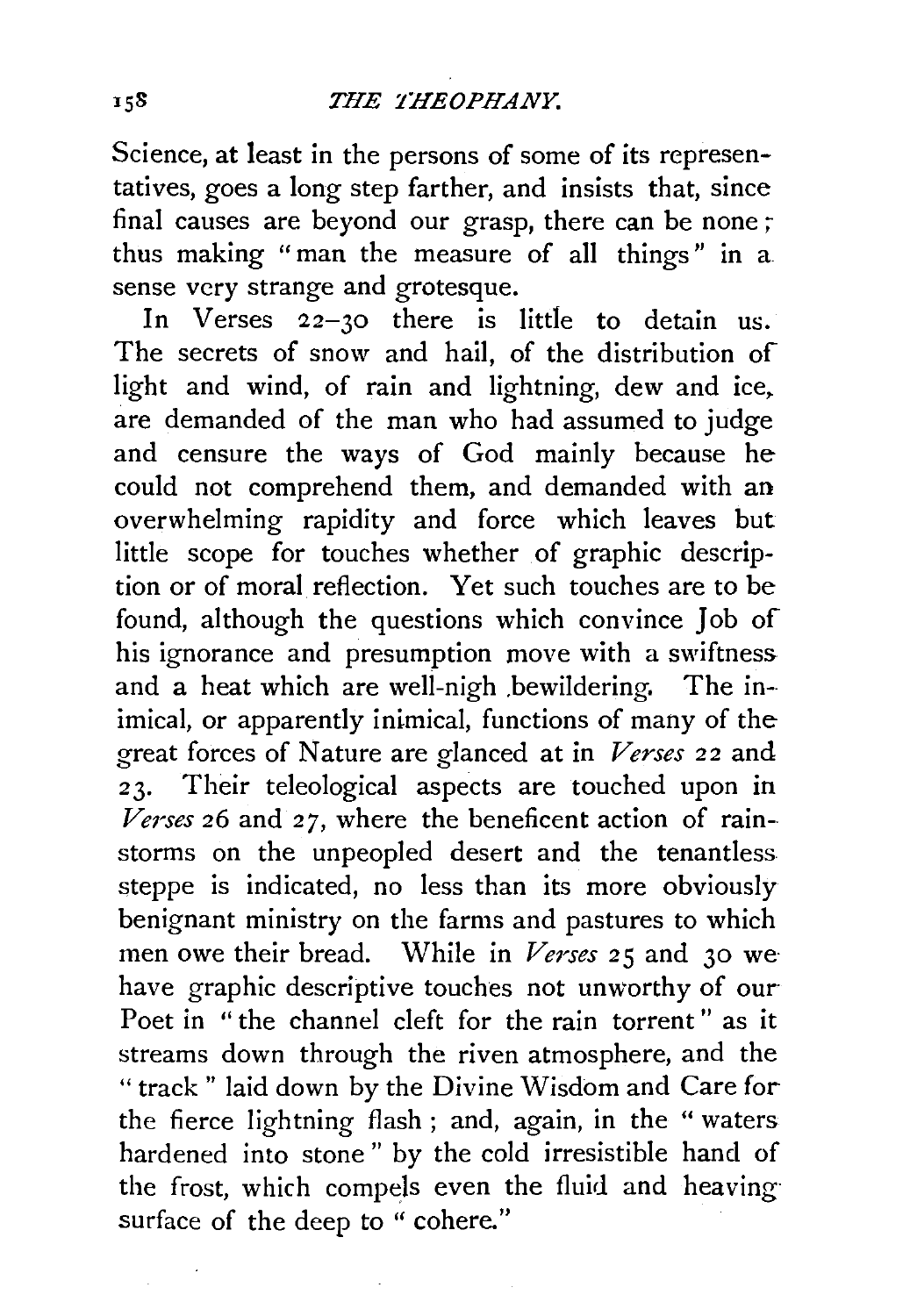There is more to detain us in Verses  $31-38$ , though even here I may economize time and space by referring the reader to the brief dissertation given under Chapter iii. Verse 8, for an account of the occult astrological "influences" attributed by the ancients-as also indeed by a vast majority of the moderns  $I$ —to the stars ; and of the physical and spiritual truths imbedded in that inveterate superstition. These influences are doubtless glanced at by the Poet in the Verses before us, though it is not these mainly which are now in his thoughts. The context, both before and after, shews that it was rather the stars regarded as part of the inscrutable order of Nature which now occupied his mind, and their obvious physical action on the earth rather than their occult and supernatural influence.

" The Cluster" of *Verse* 31 is, of course, the constellation known to us as the Pleiades, and "the Giant," Orion. And if the first meaning of the question be : " Canst thou bind together the several jewels of the celestial Cluster, so that the Pleiads shall be grouped or strung together as in a girdle or a brooch ; or canst thou unbind and displace the stars which compose the belt or chain of Orion, so that the Giant shall be freed from his bands?" yet we can hardly doubt that, in its second and deeper meaning, it refers to that happy change, or ascent, from winter into spring, on the recurrence of which the beauty and fruitfulness of the

' The most remarkable modern instance of the inveteracy of this superstition is perhaps to be found in the fact, that Professor Stanley Jevons is capable of argu:ng, and of pressing the most recent discoveries of astronomical and statistical science into an argument, for "a close and intimate connection between cmn· mercial crises and the spots upon the sun;" as if the great lord of day were but an omnipotent Bear upon the Stock Exchange! May we not soon hope to hear, from some other gifted scientist, that the sun is making "a good thing" out of his speculations, and getting very " warm"?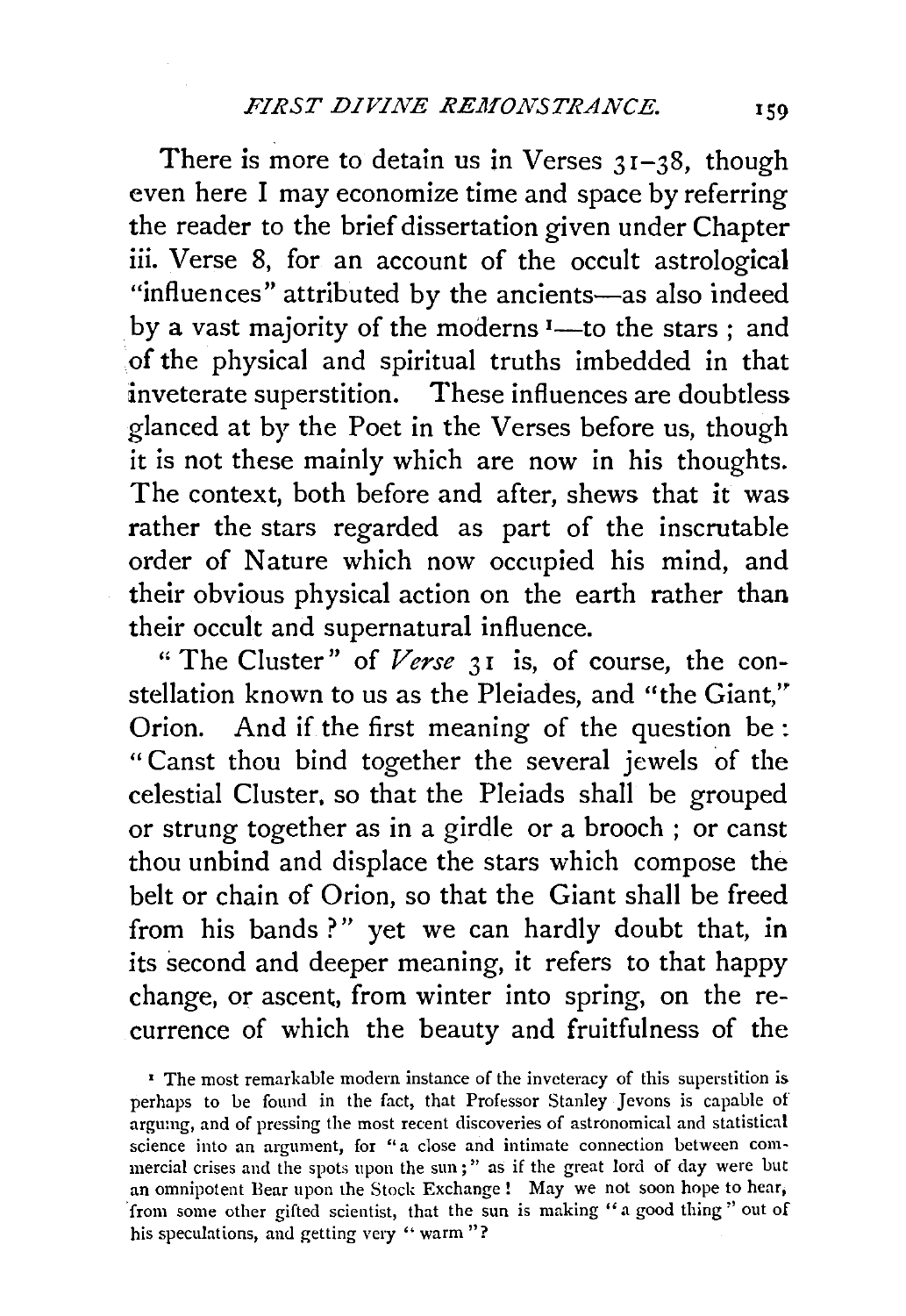earth depend. To the Arabs the bright cluster of the  $\cdot$ Pleiads, rising before the Sun in the East, announced the approach of the vernal season ; while Orion, the most conspicuous object in their winter sky, sank out of sight. The full and main import of the question . probably is, therefore : " Canst thou bring back the gracious fruitful warmth of Spring, and release the frozen earth from \Vinter's sterile bands ? "

"The Constellations" of *Verse* 32 seem to be the· signs of the Zodiac-this at least is the interpretation put on "Mazzaroth" by many of our best Commentators 1-which indicate and announce all the changes in " the sweet procession of the year." And the three stars in the Bear, known to us as the "horses" of Charles's Wain, were called in the Orient "the *daughters*  of the Bier," or funeral Wain, and were said to be following the corpse of their father, slain by *Gedi,* the pole-star. The succession of the celestial signs, " led forth each in its season," would mark the entire circuit of the year, as would also the varying positions of the Wain in its annual revolution round the Pole. The .former would be the recognized index of the seasons, while the latter would also mark, as on a dial, the progress of the night. So that the full force of the question

' But Canon Cook makes a suggestion which deserves the consideration of those who are able to appreciate it. According to the authorities which he quotes in a Note to this Verse, *Mas-ra-ti,* "the course or march of the Sun-god," is the Egyptian name for "the Milky Way;" and *al-majarah* the Arabian name; while there prevailed among the ancients a tradition that the Milky Way was a former path of the Sun, its light being but a trace of the glory which the Sun had left behind it; and hence he proposes to render *mazzaroth* by "the Milky Way." The arguments in favour of this interpretation are (1) the correspondence between the Egyptian *masrati* and the Hebrew *mazzaroth;* (2) that many traces of the Egyptian language, habits, and traditions are undoubtedly to be found in this Poem; and (3) that it would be remarkable if no reference were made to a. celestial phenomenon so striking as the Milky Way by a Poet who was evidently an attentive watcher of the skies, while yet there is none if we may not find it here.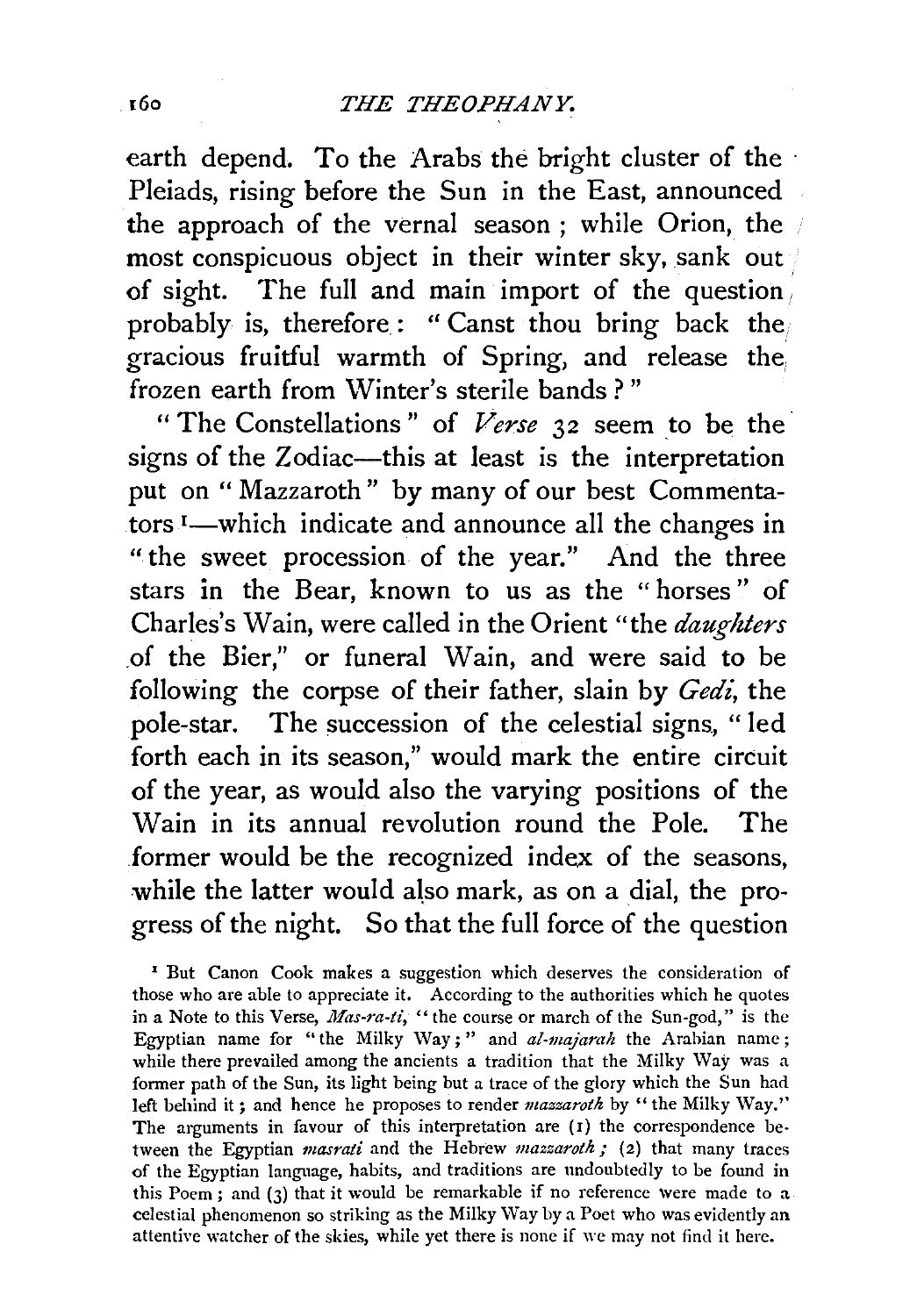would be: "Canst thou command the changeful seasons of the year, leading them in each in its turn, with their rich and several blessings for mankind ? "

*Verse* 33.—On the supposed and real "influences" of the heavenly bodies on the world and on the affairs of men-an allusion to which we here meet once more -and the strange persistence of astrological superstitions as illustrated by our own great poet, I have already spoken in the comment on Chapter iii. 8.

In *Verses* 34-38 the Poet recurs to the agencies of rain and storm in order still more deeply to impress upon us the feebleness of man and the inscrutable mysteries involved even in the forces with which he is most familiar. The Verses are full of graphic and picturesque touches which, while they shew the most careful and imaginative observation of the facts of Nature, owe much of their power to the naïve and childlike spirit with which he regarded them. As the centurion in the Gospels conceived of Jesus, so he conceives of Jehovah, as holding all the forces of Nature and all the ministries of Life in his immediate control ; as bidding them go and they go, come and they come, do this or that and they do it. Of this ministerial function of the most dazzling and tremendous natural forces we have a splendid example in Verse 35, where we are taught to think of Jehovah as saying "Go" to the very lightnings, and they go; "Come," and they reply, "We are here!" While we have a capital instance of his terse graphic rendering of an imaginative conception of natural phenomena in his inquiry *(Verse 37)* : "Who can *slant* the bottles of heaven?" $-i.e.,$  tip up the clouds so that they discharge their contents on the earth ; and of his careful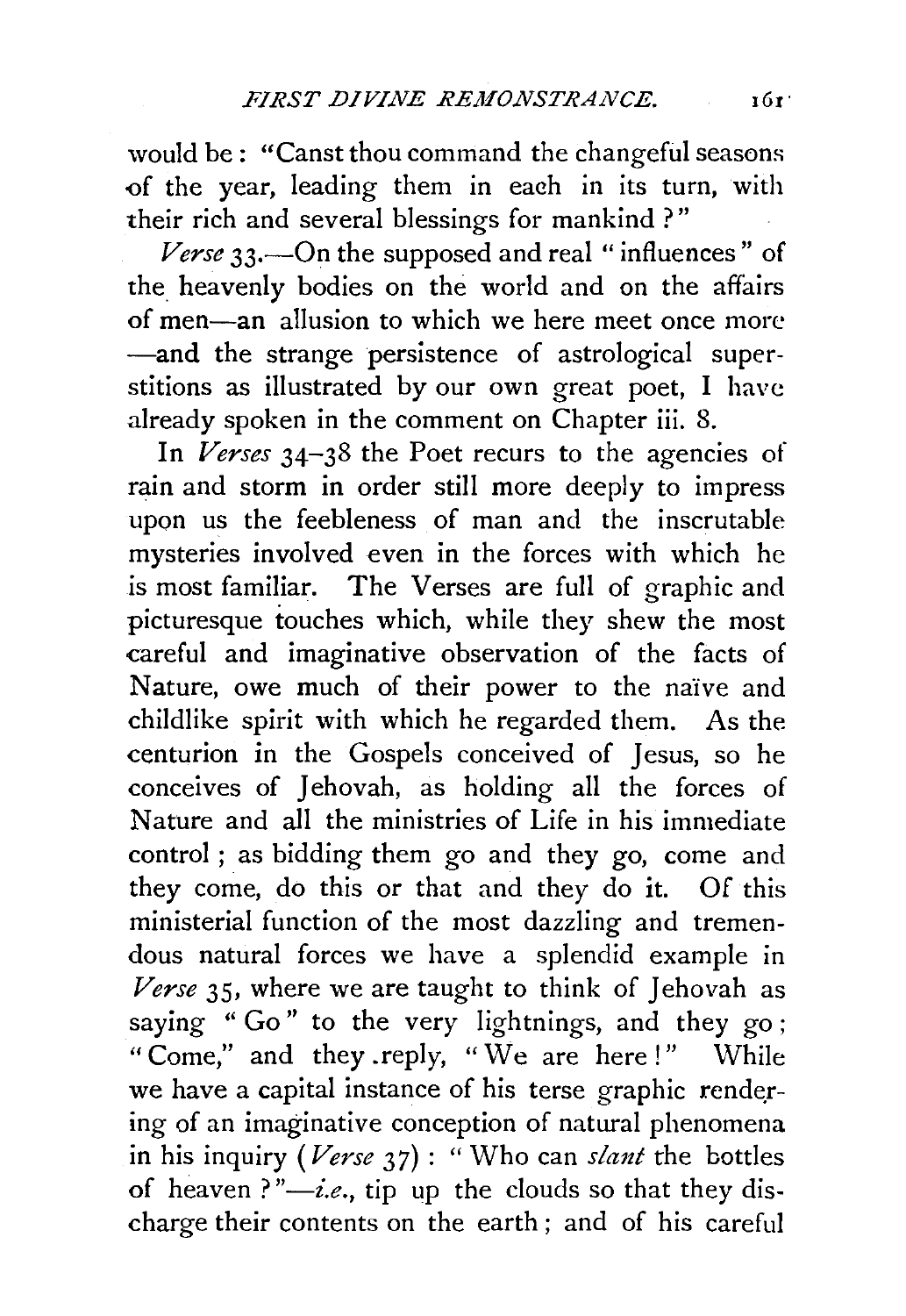observation of them in his description *(Verse* 38) of "the dust caking into mire," and of "clod being glued to clod," when an abundance of water falls upon them.

It is profoundly interesting and instructive to compare with the graphic and sublime utterances of our Poet in this Chapter a passage from the sacred book of the Persians ( *Yasna* xlv. 3) in which, from the same position, precisely the same line of thought is pursued, though it is pitched in a much lower key :-

"I ask Thee, tell me the truth,  $O$  Ahura! who was from the beginning the Father of the pure creatures ? Who has made a path for the sun, and for the stars ? Who (but Thou) makest the moon to increase and to decrease ? That, 0 Mazda, and other things I wish to know!

I ask Thee, tell me the truth, 0 Ahura ! who holds up the earth, and the clouds, that they do not fall ? Who holds the sea, and the trees ? Who has given swiftness *to* the winds, and the clouds ? Who is the Creator of the good spirit ?

I ask Thee, tell me the truth, 0 Ahura! who has made the kindly light, and the darkness ? Who has made the kindly sleep, and the awaking? And who has made him who ponders on the measures of thy laws?"

With the closing Verses of Chapter xxxviii. there begins a graphic series of individual portraits, which has long attracted and held the admiration of the most competent judges of art in this kind. From the great inanimate forces of Nature and their elementarv play the Poet descends, or "condescends "-if it be not rather an ascent-to the various species of the ani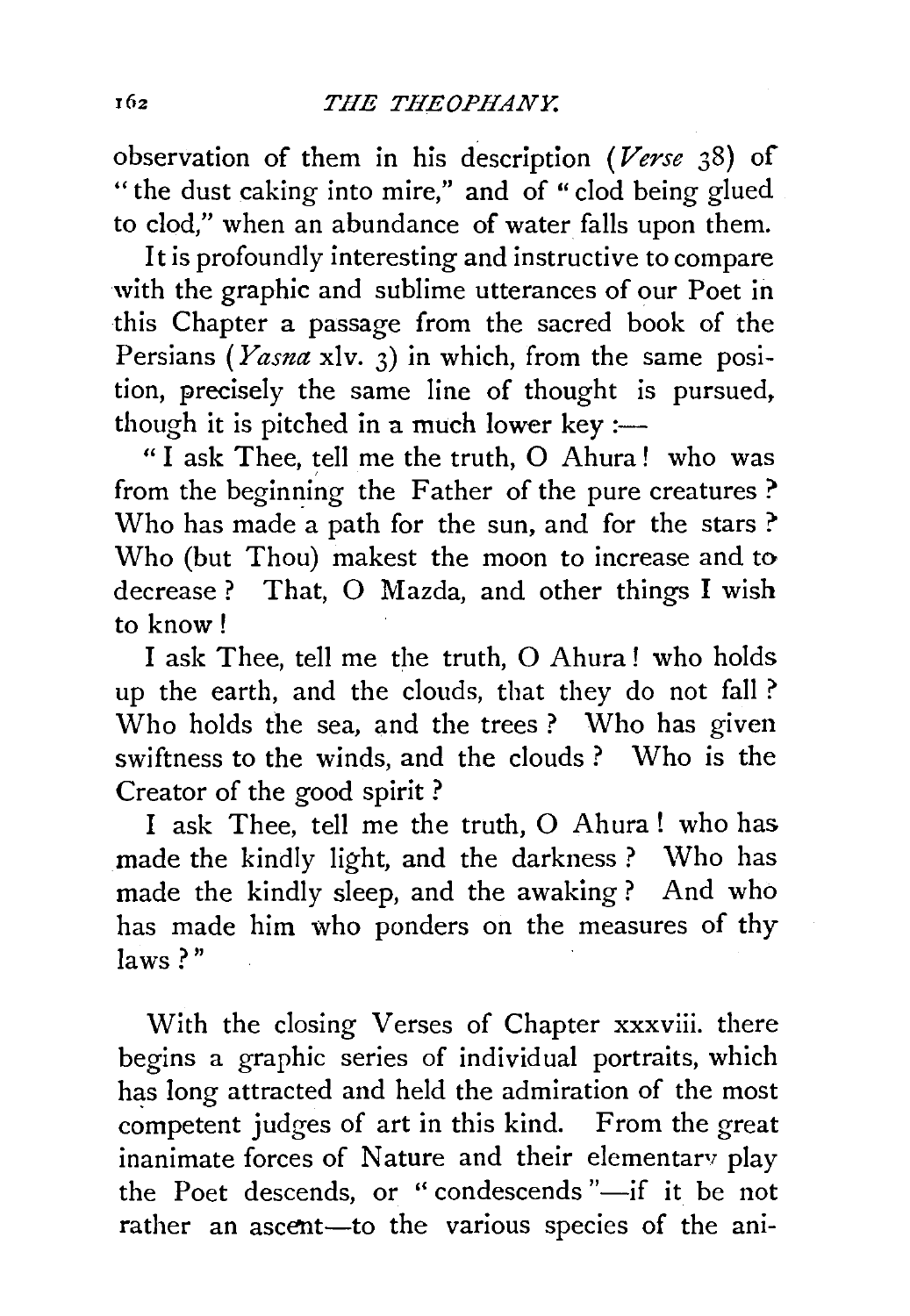mal world, lovingly touching on their characteristic "points," instincts, habits, their beauty and grace and strength ; and shewing us, as it were, God once more reviewing the creatures He had made and finding them "very good." It was while referring to this series of graphic and picturesque portraits that Carlyle said of this poem : "So *true* every way; true eyesight and vision for all things ; material things no less than spiritual. Such living likenesses were never since drawn." And I well remember the profound and kindling emotion of a sculptor and a painter to whom, many years. ago, I read the splendid idealizations of the Wild Ass and the Horse given in Chapter xxxix., and the way in which they raged at themselves for their "idiotic ignorance and neglect" of a fount of inspiration so· pure and stimulating.

Yet, it must be confessed, that these "likenesses" are ideal rather than actual-as ideal as Shakespeare's delineation of the horse of Adonis, though immeasurably superior even to that admired masterpiece precisely because they are not so real and so technical; it must even be confessed that, at least in the case of the Hippopotamus and the Crocodile, they so far excel any incarnate example of these species as to look well-nigh fabulous. But we must remember both that it is the very function of the Poet to see, and to help us to see, the ideal in the actual, to give us forms freed from their accidental limitations; and that, as Ruskin insists, the ideal, so far from being opposed to or different from the true, is in fact the perfection of it ; that, in short, to cite his very words, " The ideal is the utmost degree of beauty of which the species is capable." Just as he argues that "the Apollo is not a *false* representation of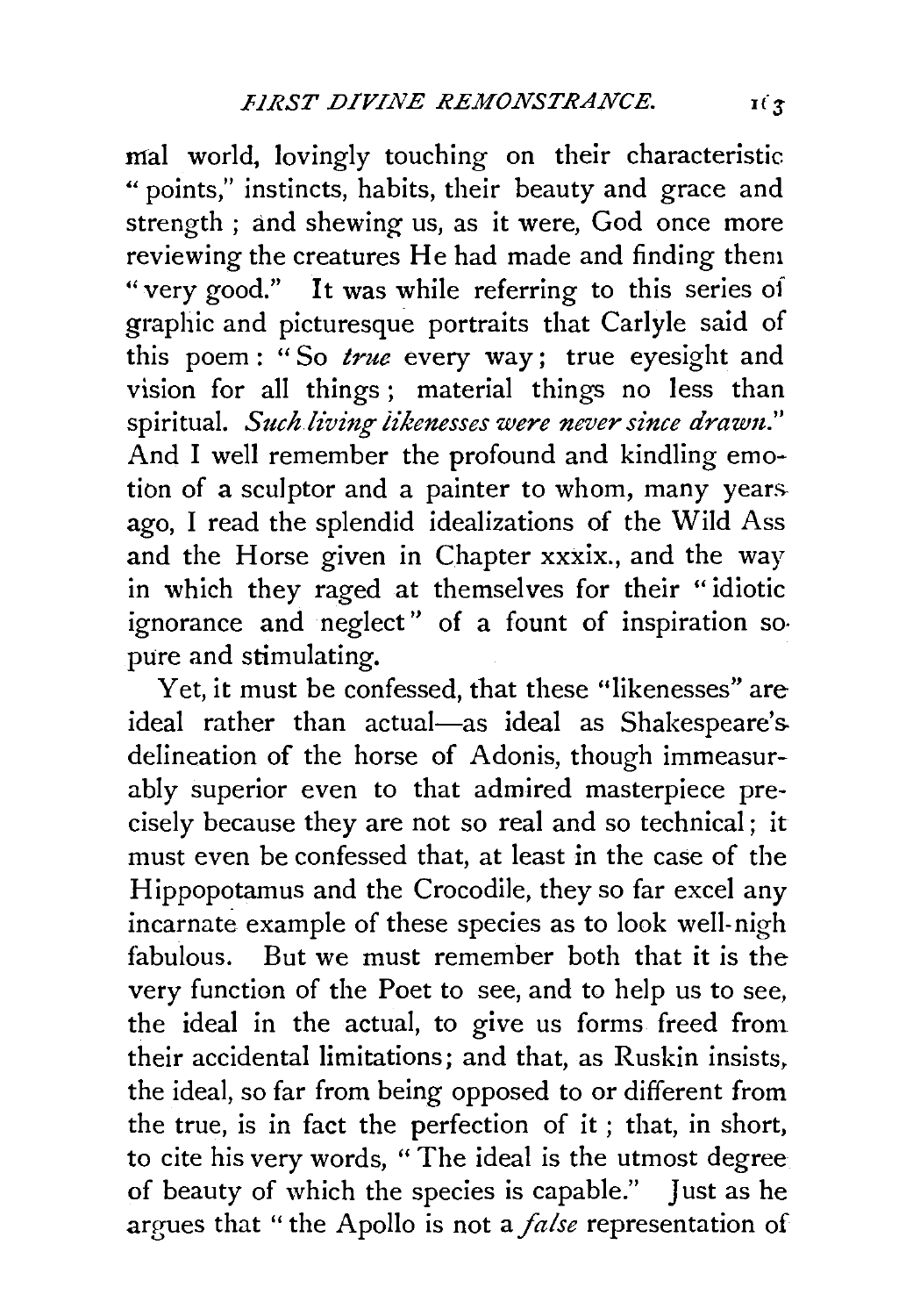man, but the most perfect representation of all that is essential and constant in man, free from the accidents and evils which corrupt the truth of his nature; " so we may argue that in these noble delineations of Bison and Ostrich, Horse and Eagle, Behemoth and Leviathan, our Poet is but giving us that which is essential to these several creatures in its most perfect form, apart from the limitations and defects to be found in every individual embodiment of them ; that by his very calling of Poet he was bound to give us these ideals ; and that in these he has given us the very truest likenesses that could possibly be painted.

This noble gallery opens, very modestly, with mere sketches of the Lion and the Raven *(Verses* 39-41); and probably these sketches are placed in the forefront of the series for the very reason for which the Psalmist (Psalms civ. 21, 22; cxlvii. 9), and our Lord Himself (St. Luke xii. 24), afterwards alluded to the ravens and the lions; viz., to convey the hint that man is of more value than beasts of prey and carrion birds ; and that He who feeds them, "yea, providently caters for the sparrow," is not likely to forget *him* or fail to be "comfort to his age."

In *Chapter* xxxix. we have more elaborate studies, are permitted indeed to gaze on some of the inspired Artist's most finished masterpieces. I shall not be so foolish, however, or so presumptuous, as to make any attempt to reproduce them in words ; they are best seen in their own light : and all that the Commentator can do for them, unless indeed he be as true and great a Poet as the Artist himself, is to explain obscure terms or to put his readers in remembrance, so far as may be necessary, of the facts on which these descriptions are based.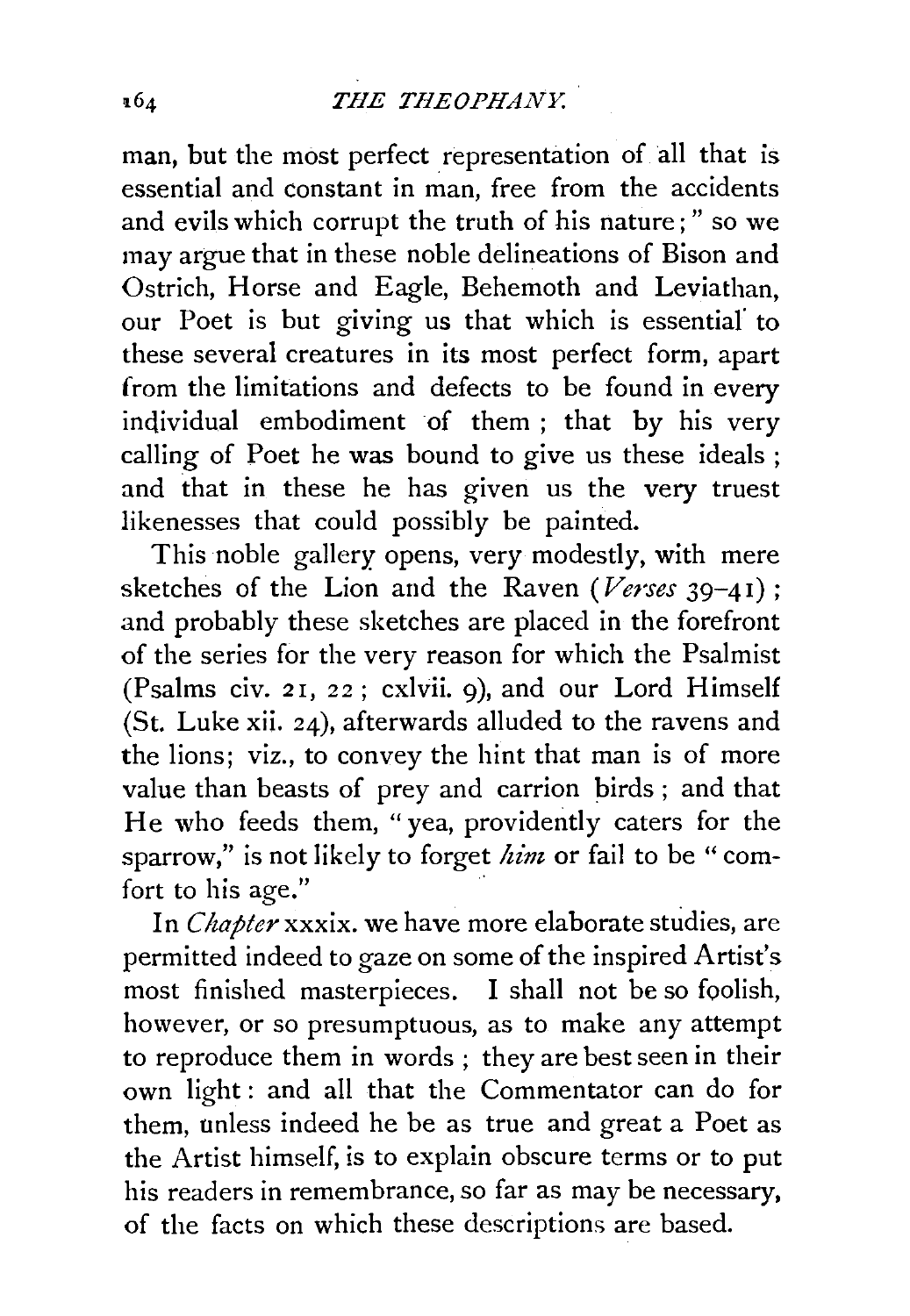In *Verses* 1-4 we have a picture of the wild Rock-Goat - *Ibices* as naturalists call them, *yeelim*, or "climbers," they are called here. They are very shy, and inhabit "exclusively the more desolate and rocky parts of the country." But as a full description of them, and of most of the "pure creatures" mentioned in this. Chapter, is to be found in so accessible and reliable a book as Canon Tristram's "Natural History of the Bible," let me once for all refer the student to its pages. The only points which call for notice here are, I think, these. In *Verse* 2 the verb "number" is used in the sense of " fixing the number," and might be translated "Canst thou *determi1ze,"* &c. And in *Verse* 3 the striking phrase, "And cast out their *throes,"* strange as it looks, has many parallels: Euripides *(Ion,* 45) uses precisely the same phrase; and in a similar connection infants are called "pangs" by Arab poets.

*Verses* 5-8 contain the famous description of the Wild-Ass, and breathe the very spirit of freedom. In *Verse* 5 the Hebrew gives two names for it; the first denoting speed, and the second-which I have rendered "the Wanderer"---its roving and unbreakable spirit. All wild animals who "feed on that which is green" love to lick salt. Hence the allusion in *Verse* 6 to " the *salt* waste:" the wild ass would naturally seek those gorges and plateaus of the desert, or the steppe. where salt was to be found. The main emphasis of the Poet is laid on the most characteristic features of this beautiful creature ; its intractable temper, its disdain of man, its wide and incessant quest of the food it loves. Tristram says that he saw "a wild ass in the oasis of Souf, which had been snared when a colt ; but though it had been kept for three years in confinement, it was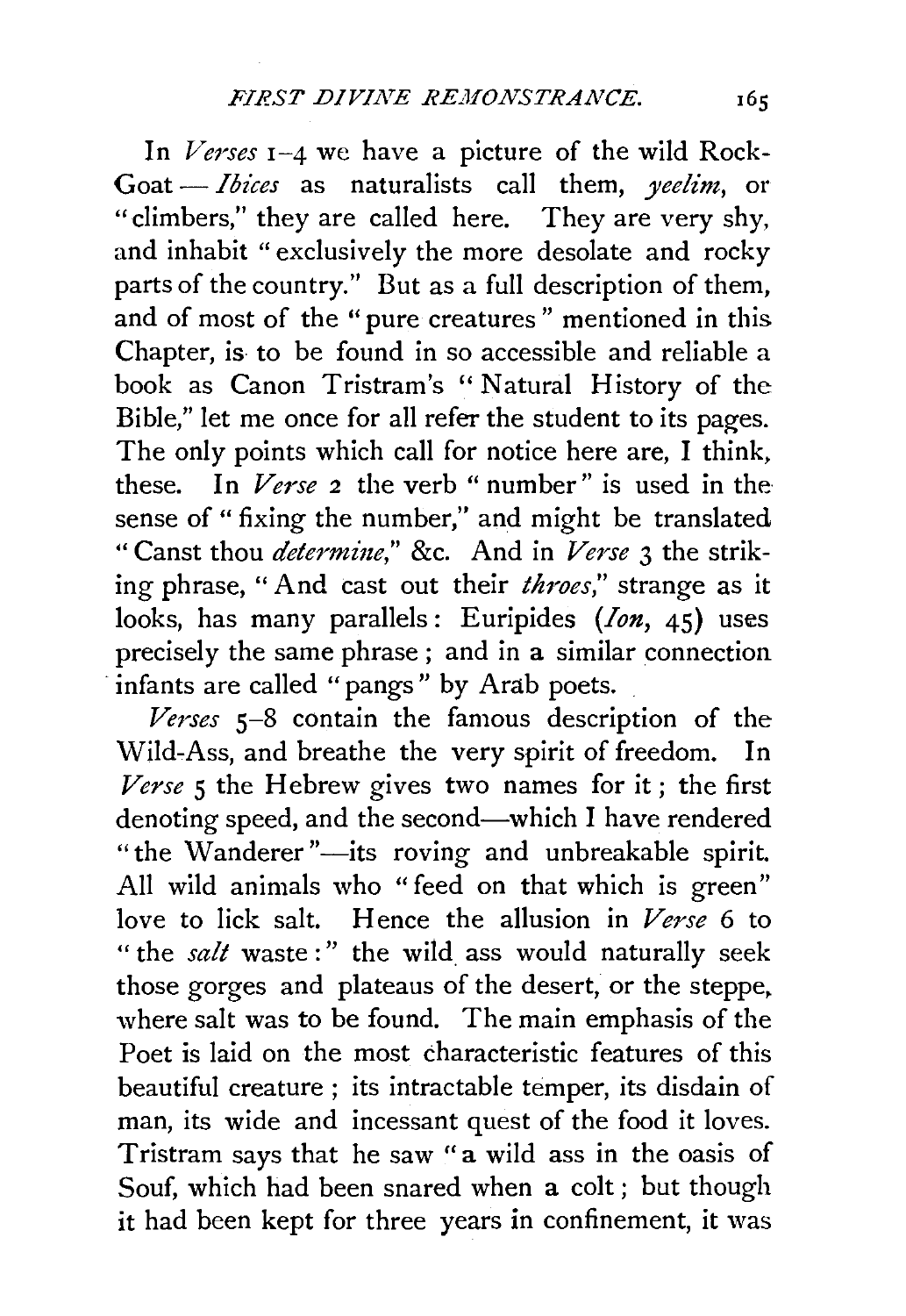.as untractable as when first caught, biting and kicking furiously at every one who approached it." As he does *not* give any description of its appearance, I may add that it is reported to have an arched neck, slender and graceful legs, a silver coat with broad patches of bay on thigh and shoulder, a dark-crested mane prolonged in a dark stripe to the tuft of the tail; and to possess a speed beyond that of the fleetest horse.

The *Reem* of *Verses* 9-12 has occasioned no little speculation and controversy. " Our translators have unfortunately adopted the rendering of the Septuagint, 'the one-horned' for *re8m,* which is no fabled monster, but a two-horned reality, a beast which once roamed freely through the forests of Palestine, but is now extinct." Of this "ox of yore," the Aueroch $-$ corrupted into *urus* by the Romans-an ox " scarcely less than an elephant in size" and of prodigious strength, with immense horns, and of an untameable ferocity and pride, a full description will be found in Tristram. Cæsar saw and hunted it. Its nearest extant representative is the bison *(Bos urus),* which still lingers in the forests of Lithuania and the Caucasus, though the fate of the Aueroch *(Bos primigenius)* is fast overtaking it, and in all probability it will soon be no more seen. The tone of irony, which is often laid aside in these graphic sketches-the Poet being too much occupied with the beauty and strength of the creatures he depicts to maintain it-is very pronounced in these Verses; and once more we hear the laugh of Jehovah as He challenges Job to harness the  $re\hat{e}m$  to his wains, and set it to draw home the produce of his fields.

 $I3-I8$ *.-The Ostrich resembles the stork in* its stilt-like structure, in the colours of its plumage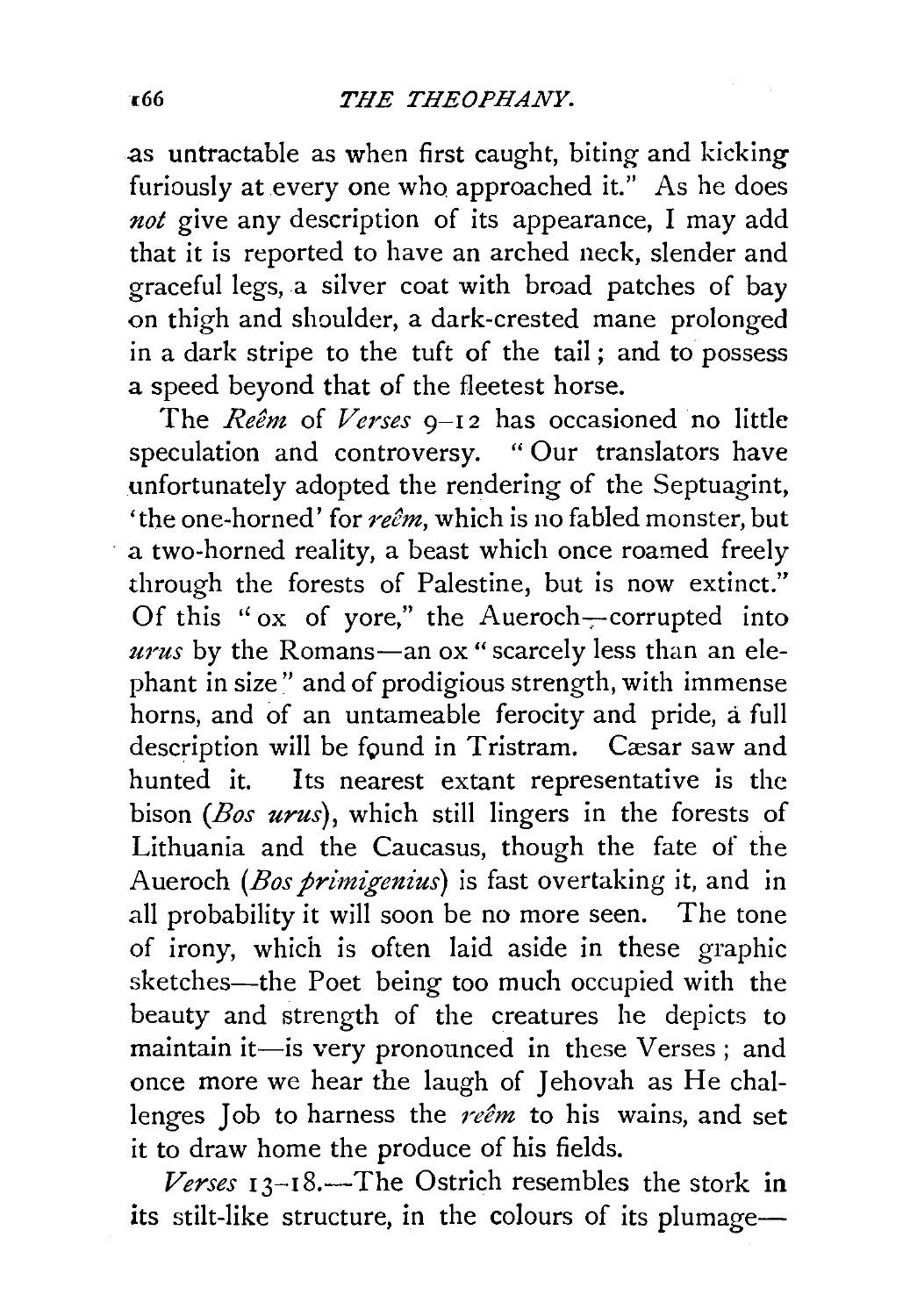both have black and white feathers in pinion and tail -and in its gregarious habit; but lacks its pious, maternal *storge*. In virtue of this *storge*, from which indeed it is said to have derived its name, the Greeks and the Romans used the stork as a symbol of parental love. For its lack, or supposed lack, of care for its eggs and young, the Arabs call the Ostrich, "Wicked Bird." They have many proverbs built on their close observation of the Ostrich, and in three of these we may find our best illustrations of the Verses before us. The first runs, " More stupid than an ostrich ; " the second, "' Swifter than an ostrich ; " while a third compares the man who is harsh at home but compliant with strangers to the bird "who abandons her own eggs, but hatches strange ones." The immense speedof the ostrich may be inferred from the fact that, when fully " extended." she covers twenty-four feet at a stride. But see Tristram.

 *19-25.—As might have been expected in an* Arabian poem, the description. of the Horse, with its heroic beauty and its impetuous lust of battle, is by far the grandest of all these animal "pieces." Probably there is no finer description of this noble creature in the whole range of literature, nor even any worthy to be compared with it as a whole, although in other ancient authors we meet with occasional touches resembling those employed here. Æschylus *(Septem,* 375), for example, describes the horse as "impatiently awaiting the blast of the trumpet" (Comp. Verses 24, 25); Pliny (viii. 42) has "presagiunt pugnam;" and Virgil  $(\mathscr{F}n. v. 316)$ , "corripiunt spatia," and *(Georg*. iii. 83):

> ••. Tum, si qua sonum procul arma dedere, Stare loco nescit, micat auribus, et tremit artus.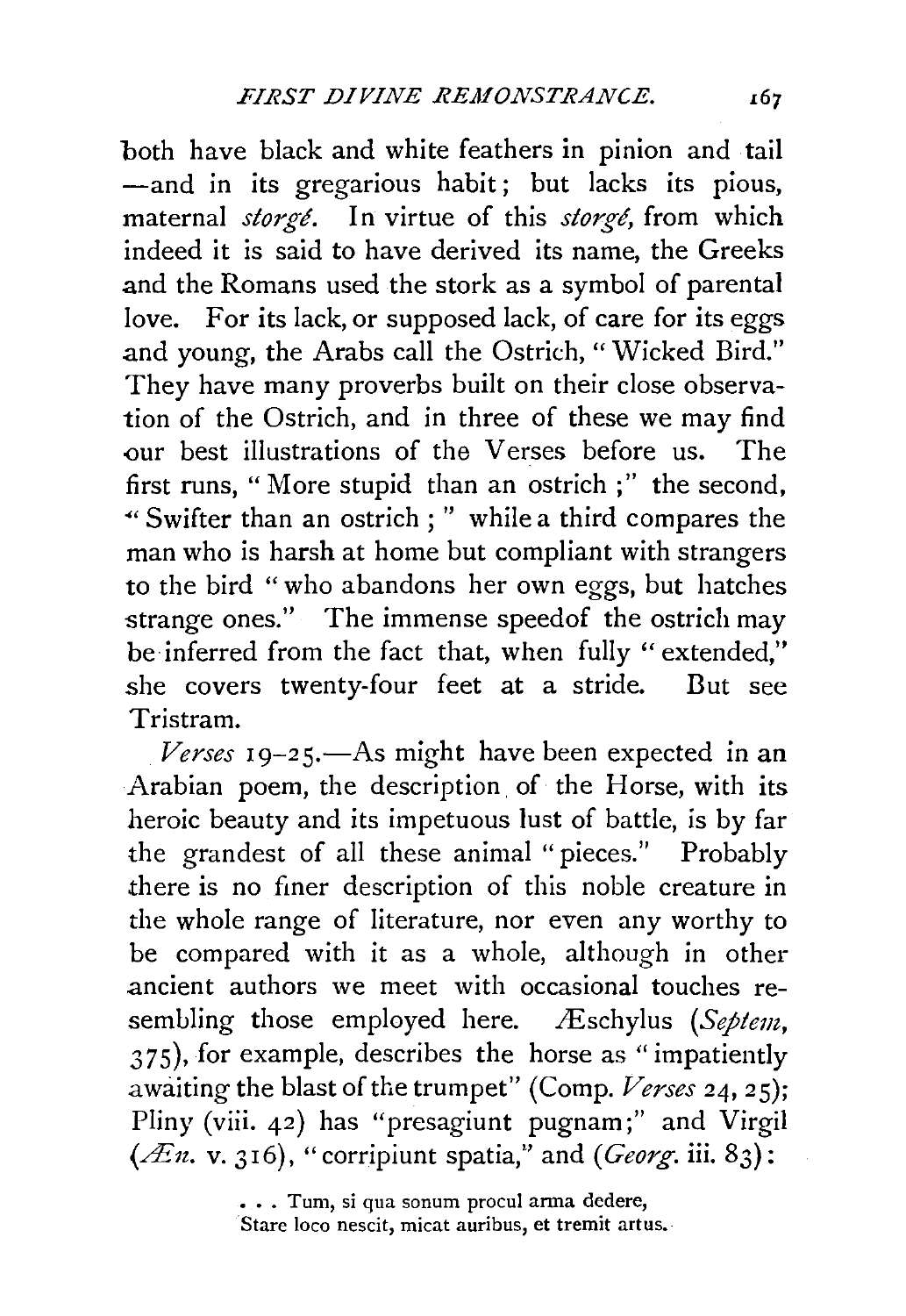*Verse* 26.-The Hebrew *Netz* includes, besides the Hawk proper, all the smaller raptorial birds; and among them *Tinnunculus alaudarius,* our own familiar Kestrel, which is very common throughout Syria. As this is " the only bird which the eagles appear to permit to live in close proximity to them," it may be that it is the Kestrel which is here intended, since here, as in Nature, we find it "in close proximity" to the *Nesher,* or Eagle.

Verse  $27-30.$  As this first gallery opens with a sketch of the king of beasts, so, appropriately enough, it closes with a picture of the king of birds, which is not unworthy of a place beside any, even the chief, of the masterpieces which have gone before it.

Suddenly the vessel let down to Job, " like a great sheet lowered by ropes at its four corners, wherein were all manner of four-footed beasts and fowls of the air," is withdrawn, and from the cloud of the Divine Presence there issues the challenge *(Chapter* xl., *Verses*   $I$  and  $2)$ : "Is he who contended with the Almighty corrected? Let him who disputed with God reply." The challenge might be even more severely, and not less faithfully, rendered : " Is the *censurer* of the Almighty corrected? · Let him that *criticised* God reply." And Job, who already sees in part what the Divine intention is, responds with an exclamation *(Verses* 3 and 4) of which it is difficult to give a satisfactory translation. "Behold, I am *vile I"* conveys too much, and, "Lo, I am weak!" too little. What he means is that he is too *small,* too *ligltt,* too insignificant and feeble to contend with God, too unwise and unready to answer Him adequately, or even to put into words all that he has in his heart to say. Therefore he "lays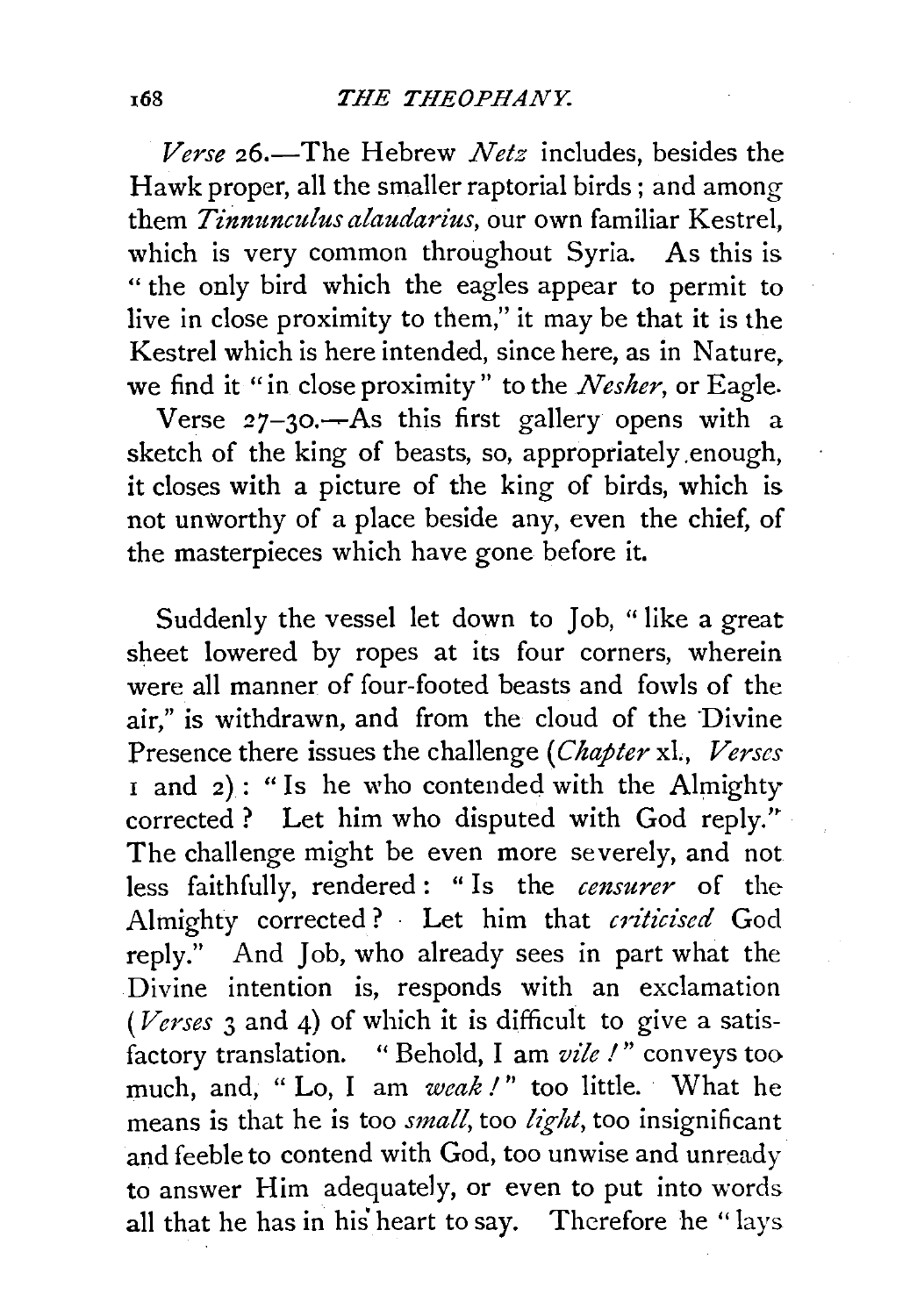his hand on his mouth " to keep it closed, forces and compels himself to silence, though he has still somewhat to urge " an if he would," could he but give his thoughts words and run the hazard of speaking amiss. But that he no longer dares to do. Once, twice, an impulse had risen within him, "prompting him to suggest some plea in his own defence or to indicate difficulties which, to his mind, were still unresolved. But he will no longer venture to criticise, much less censure, ways which he feels to be too wonderful for him, dark only through their very excess of light. Long since he had begged (Chap. xiii. 20-22) that, should God deign to enter into controversy with him, He would lay aside his majesty, lest, terrified and overwhelmed, he should be unable to answer Him a word. But so far from conceding that request, Jehovah has appeared to him arrayed in the full panoply of his glory, with pitiless and yet most pitiful severity abating no jot of his state, thus making Job more and more deeply conscious of his own insignificance and temerity, and of his inability to answer his Divine Adversary" one in a thousand.'' Hence all that he can do is to confess that, as compared with his Antagonist, he is but as dust on a balance, and to hint that he is being surprised, dazzled, overwhelmed, rather than answered and convinced.

He has yet to learn—or, at least, he has not yet fully learned—that no logical and conclusive answer can be given, even by Jehovah Himself, to the questions of the inquisitive and sceptical intellect *;* or that no such answer can be rendered in terms which the intellect of man, while under its present conditions, can grasp : that, when all has been said which can be said, much must still be left to reverence, to faith, to love. Our VOL. xn. 12